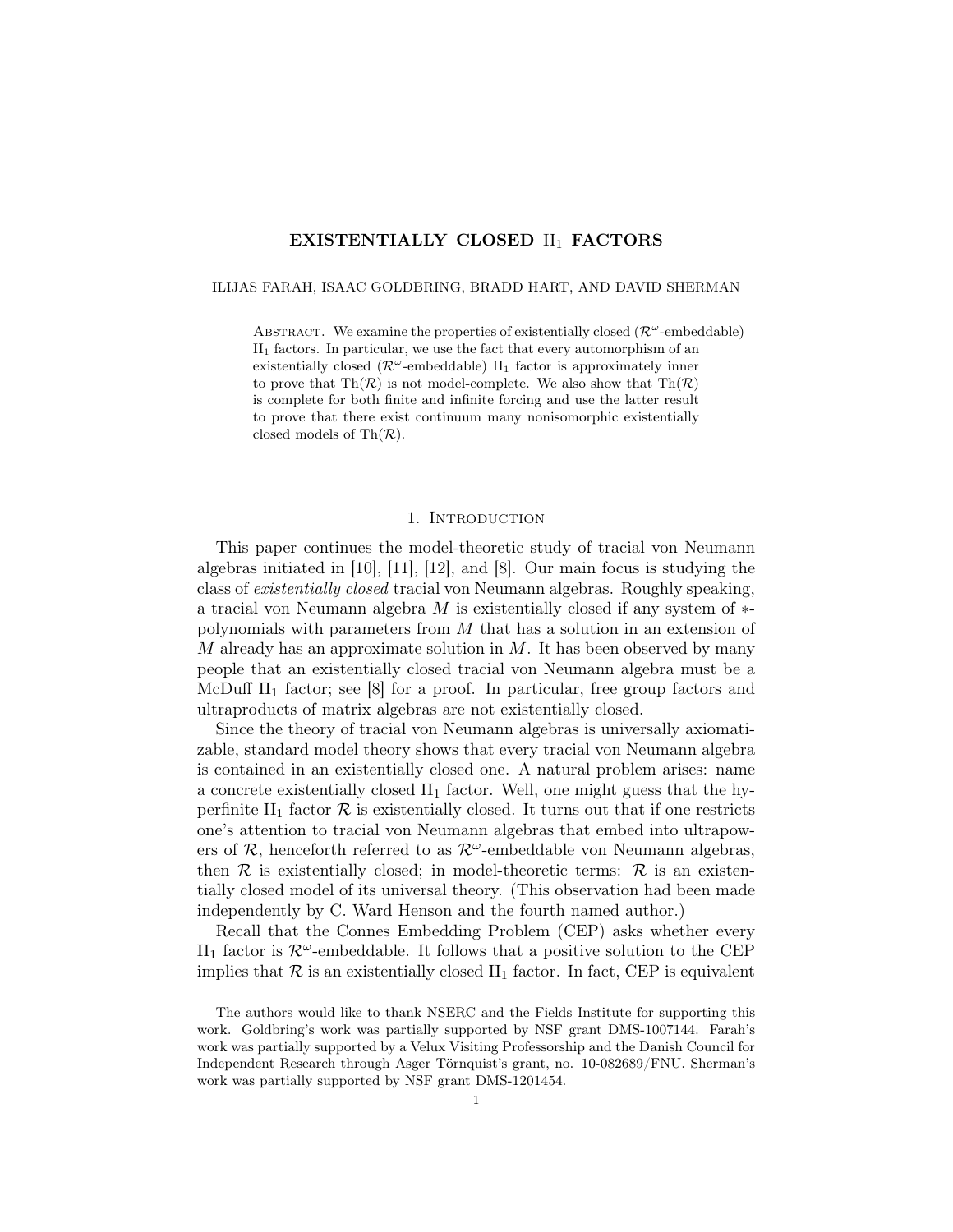to the statement that  $\mathcal R$  is an existentially closed  $II_1$  factor (see Corollary 2.2).

In Section 2, we show that  $\mathcal R$  is an existentially closed model of its universal theory and that all existentially closed  $\mathcal{R}^{\omega}$ -embeddable factors have the same  $\forall \exists$ -theory as  $\mathcal{R}$ . We also show that the only possible complete  $\forall \exists$ -axiomatizable theory of  $\mathcal{R}^{\omega}$ -embeddable II<sub>1</sub> factors is Th( $\mathcal{R}$ ). In particular, theories of free group factors or ultraproducts of matrix algebras are not ∀∃-axiomatizable.

In Section 3, we show that every automorphism  $\alpha$  of an existentially closed  $II<sub>1</sub>$  factor M is approximately inner, meaning that, for every finite subset F of M and every  $\epsilon > 0$ , there is a unitary u from M such that  $\|\alpha(x)-uxu^*\|_2 < \epsilon$ for all  $x \in F$ . We use this result to show that  $\text{Th}(\mathcal{R})$  is not model-complete, meaning that not every embedding between models of  $Th(\mathcal{R})$  is elementary. (It was shown in [8] that a positive solution to CEP implied that  $Th(\mathcal{R})$ was not model-complete.) As a consequence, we deduce that the class of existentially closed  $\mathcal{R}^{\omega}$ -embeddable II<sub>1</sub> factors is not an axiomatizable class (a result that was shown to hold for the potentially larger class of existentially closed  $II_1$  factors in  $|8|$ ).

In Section 4, we show that every existentially closed  $\mathcal{R}^{\omega}$ -embeddable II<sub>1</sub> factor is a *strong amalgamation base*: if  $M_0$  is an existentially closed  $\mathcal{R}^{\omega}$ embeddable II<sub>1</sub> factor and  $f_i: M_0 \to M_i$ ,  $i = 1, 2$ , are embeddings into  $\mathcal{R}^{\omega}$ -embeddable II<sub>1</sub> factors  $M_1$  and  $M_2$ , then there is an  $\mathcal{R}^{\omega}$ -embeddable II<sub>1</sub> factor N and embeddings  $g_i : M_i \to N$  such that  $g_1 \circ f_1 = g_2 \circ f_2$  and  $g_1(M_1) \cap$  $g_2(M_2) = g_1(f_1(M_0))$ . Until this point, the best known amalgamation result appeared in [6], where it is shown that the amalgamated free product  $M_1 *_{\mathcal{R}}$  $M_2$  is  $\mathcal{R}^{\omega}$ -embeddable if both  $M_1$  and  $M_2$  are  $\mathcal{R}^{\omega}$ -embeddable. Notice our result is not a generalization of the result in [6] as we do not claim that our amalgam is the amalgamated free product; on the other hand, our result applies to continuum many  $II_1$  factors instead of applying solely to  $\mathcal{R}$ .

In the final two sections, we study subclasses of the class of existentially closed  $II_1$  factors that are even more generic. These factors are obtained by model-theoretic forcing. It is shown that  $\text{Th}(\mathcal{R})$  is complete for both of these notions of forcing, meaning that Th $(\mathcal{R})$  is the theory of the "generic"  $\mathcal{R}^{\omega}$ embeddable factors obtained from these notions of forcing. As a consequence, we can infer that there are continuum many nonisomorphic models of  $Th(\mathcal{R})$ that are existentially closed. We should point out that nearly all of Sections 4-6 go through in an arbitrary metric structure, not just for  $II_1$  factors.

Throughout this paper, by a *tracial von Neumann algebra* we mean a pair  $(A, \text{tr})$ , where A is a von Neumann algebra and tr is a fixed, faithful, normal tracial state, although we often suppress mention of the tracial state and simply refer to  $A$  as a tracial von Neumann algebra if there is no fear of confusion. Given a tracial von Neumann algebra A, we often consider the 2-norm on A given by  $||x||_2 := \sqrt{\text{tr}(x^*x)}$ . Given a ∗-monomial  $p(\vec{x}, \vec{x}^*)$  in the variables  $\vec{x}$  and their adjoints and a tuple  $\vec{a}$  from a tracial von Neumann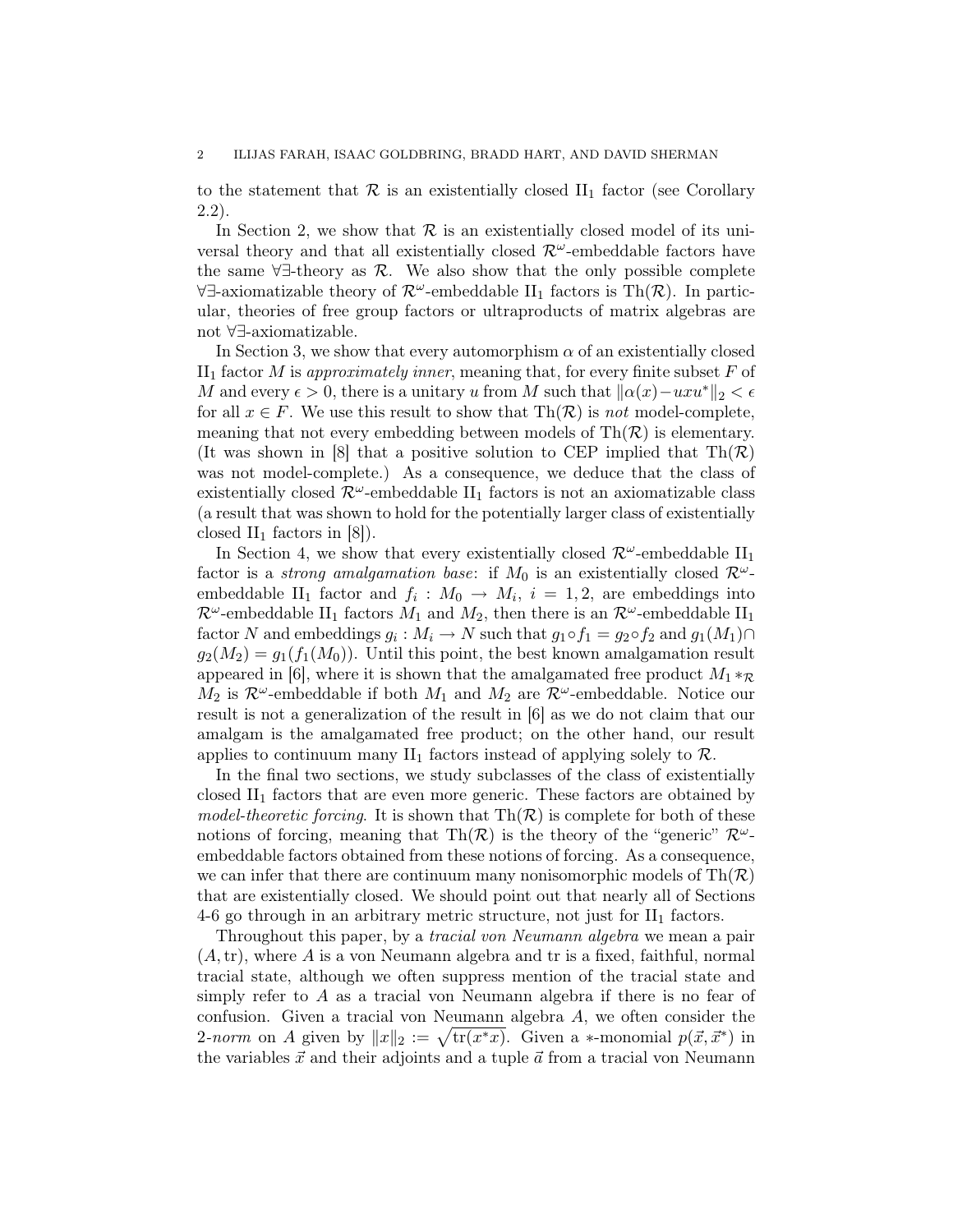algebra A, the quantity  $tr(p(\vec{a}, \vec{a}^*))$  is referred to as a moment of  $\vec{a}$  and the (total) degree of p is called the *order* of  $tr(p(\vec{a}, \vec{a}^*))$ .

We will work in the setting of continuous model theory. We refer the reader to [11] for a rapid introduction to this setting, where it is also explained how to treat von Neumann algebras as metric structures. However, for the sake of completeness, we recall some basic notions from continuous model theory and discuss the notion of existentially closed structures in the next subsection.

1.1. Existentially closed structures. Fix a continuous language  $\mathcal{L}$  (e.g. the language for tracial von Neumann algebras). The set of  $\mathcal{L}$ -terms is the smallest set of expressions containing the constant symbols and variables and closed under the function symbols. For example, in the language for tracial von Neumann algebras, these would be  $*$ -polynomials. Atomic  $\mathcal{L}$ formulae are expressions of the form  $R(t_1, \ldots, t_n)$ , where R is a predicate symbol and each  $t_i$  is a term. Continuing with the example of tracial von Neumann algebras,  $tr(p(\bar{x}, \bar{x}^*))$  is an atomic formula, where  $p(\bar{x}, \bar{x}^*)$  is a  $*$ polynomial, as is  $||p(\bar{x}, \bar{x}^*)||_2$ . The set of quantifier-free *L*-formulae is the set of  $\mathcal{L}$ -formulae obtained from the atomic  $\mathcal{L}$ -formulae by using continuous functions  $f: \mathbb{R}^n \to \mathbb{R}$  as connectives. If one, in addition, allows the use of "quantifiers" sup and inf, then one arrives at the set of  $\mathcal{L}$ -formulae.

Returning to tracial von Neumann algebras again, the expression  $\varphi$  given by  $\sup_y(||xy - yx||_2 + ||xx^* - 1||_2)$  is a formula; we may write  $\varphi$  as  $\varphi(x)$ to indicate that the variable x is free in  $\varphi$ . If M is a tracial von Neumann algebra and  $a \in M$ , then plugging a in for x in  $\varphi$  returns a real number denoted  $\varphi(a)^M$ . The *condition*  $\varphi(x) = 0$  asserts that x is a unitary element of the center of M. Notice that the sup equalling 0 tells us that x commutes with all elements of  $M$ ; it is for this reason we sometimes think of sup as a universal quantifier, a fact we elaborate on below.

Formulae with no free variables are called *sentences* and conditions  $\sigma = 0$ where  $\sigma$  is a sentence are called *closed conditions*. Closed conditions actually assert something. For example, if  $\tau$  is the sentence  $\sup_x \sup_y ||xy-yx||_2$ , then the closed condition  $\tau = 0$  holds in a tracial von Neumann algebra M if and only if M is abelian. It is important to note that, given a sentence  $\sigma$ , there is a compact interval  $I \subseteq \mathbb{R}$  such that  $\sigma^M \in I$  for every *L*-structure *M*; if I is contained in the set of nonnegative real numbers, then we call  $\sigma$  a nonnegative sentence.

Suppose that M and N are  $\mathcal{L}$ -structures and  $i : M \to N$  is an embedding, that is, an injective map that preserves all the interpretations of symbols in L. We say that i is an *elementary embedding* if, for every L-formula  $\varphi(x)$  and every tuple a from M, we have  $\varphi(a)^M = \varphi(i(a))^N$ . If we relax the previous definition to only hold for formulae of the form  $\inf_{\vec{x}} \varphi(\vec{x})$  with  $\varphi(\vec{x})$  quantifierfree, we say that i is an *existential embedding*. If  $M$  is a substructure of N, henceforth denoted  $M \subseteq N$ , and the inclusion map  $i : M \to N$  is an elementary embedding, we say that  $M$  is an *elementary substructure* of  $N$ and write  $M \prec N$ .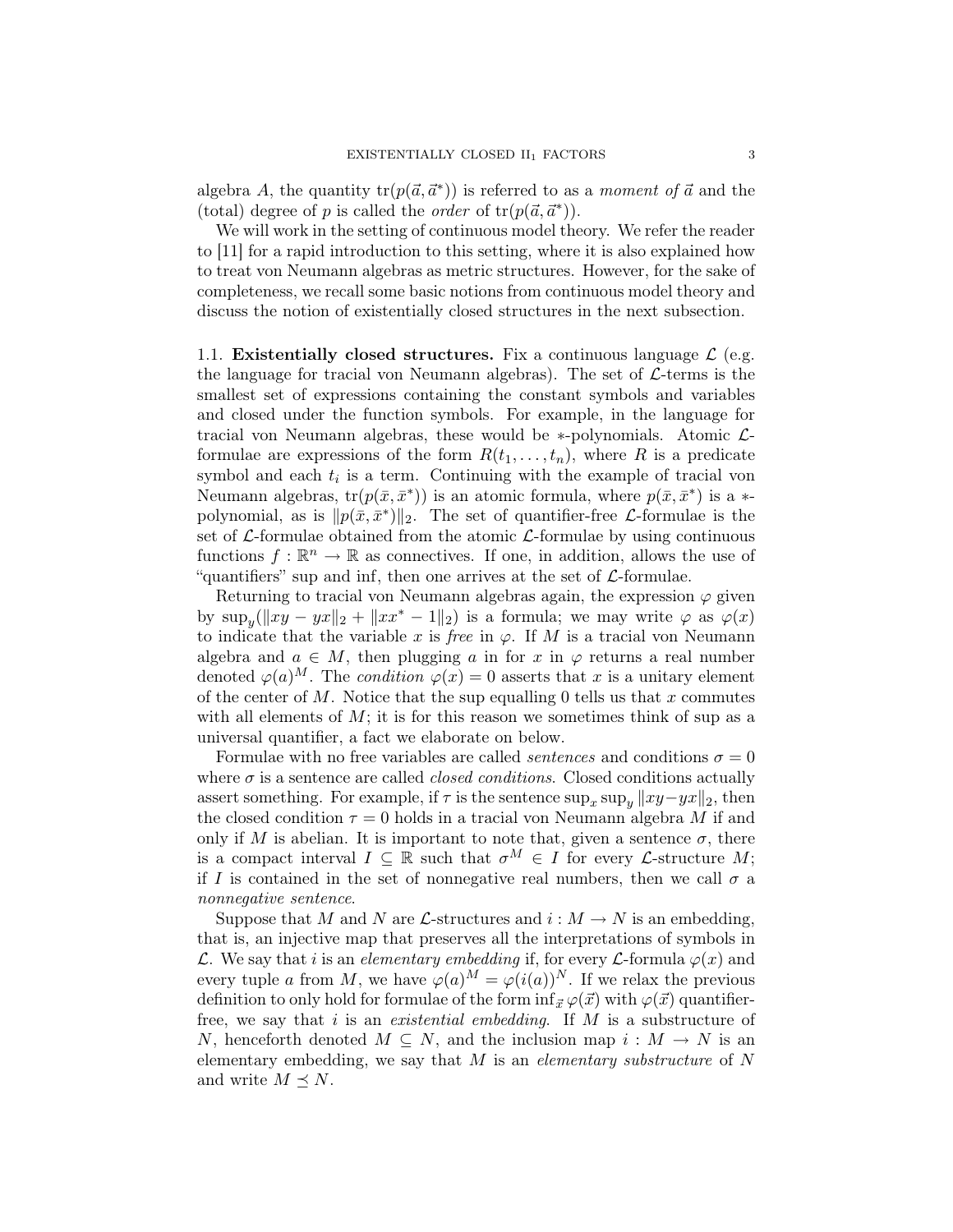An *L*-structure M models the closed condition  $\sigma = 0$ , denoted

$$
M \models (\sigma = 0),
$$

if  $\sigma^M = 0$ . If T is a set of closed conditions, then  $M \models T$  if it models all of the conditions in T; we let  $Mod(T)$  denote the class of all models of T. If T is a set of closed conditions and  $\sigma$  is a sentence, we say that T logically implies the condition  $\sigma = 0$ , denoted  $T \models (\sigma = 0)$ , if every model of T is also a model of  $\sigma = 0$ .

In this paper, an  $\mathcal{L}\text{-}theory$  is a collection T of closed conditions closed under logical implication, meaning if  $T \models (\sigma = 0)$ , then  $\sigma = 0$  belongs to T. If M is an  $\mathcal{L}$ -structure, then the theory of M is the theory

$$
\mathrm{Th}(M):=\{\sigma=0\;:\; \sigma^M=0\}.
$$

A complete theory is a theory of the form  $\text{Th}(M)$  for some M. If  $\text{Th}(M)$  = Th(N), we say that M and N are *elementarily equivalent* and write  $M \equiv N$ . Given any class K of L-structures, we define the theory of K to be the theory

$$
\mathrm{Th}(\mathcal{K}) := \{ \sigma = 0 \; : \; \sigma^M = 0 \text{ for all } M \in \mathcal{K} \} = \bigcap_{M \in \mathcal{K}} \mathrm{Th}(M).
$$

Suppose that M and N are  $\mathcal{L}$ -structures. In analogy with classical logic, it is remarked in [12, Section 6] that  $M$  embeds into an ultrapower of  $N$ if and only if  $\sigma^M \leq \sigma^N$  for every sup-sentence  $\sigma$ , that is, when  $\sigma$  is of the form  $\sigma = \sup_{\vec{x}} \varphi(\vec{x})$  with  $\varphi$  quantifier-free. Notice that this latter property is equivalent to the property that  $\sigma^N = 0 \Rightarrow \sigma^M = 0$  for every nonnegative supsentence  $\sigma$ . Indeed, while one direction is clear, the other direction follows from the fact that, if  $\sigma^N = r$ , then  $\sup_{\vec{x}}(\max(\varphi(\vec{x}) - r, 0))$  is nonnegative and has value 0 in N.

With the preceding paragraph in mind, given a theory T, we let  $T_\forall$  denote the subset of T containing only those conditions  $\sigma = 0$  for which  $\sigma$  is a nonnegative sup-sentence. Given a nonnegative sup-sentence  $\sigma = \sup_{\vec{x}} \varphi(\vec{x}),$ the condition  $\sigma = 0$  asserts that, for all  $\vec{x}$ , we have  $\varphi(\vec{x}) = 0$ ; it is for this reason that we may call such a condition a universal condition and hence refer to  $T_\forall$  as the universal theory of T. If  $T = Th(M)$  for some structure M, we write Th $_{\forall}(M)$  for  $T_{\forall}$ . The content of the previous paragraph may be summarized as:  $M$  embeds into an ultrapower of  $N$  if and only if  $M \models Th_{\forall}(N)$ . More generally, it is readily verified that, given an arbitrary (i.e. perhaps incomplete) theory T, we have  $M \models T_{\forall}$  if and only if M embeds into a model of T.

Suppose that K is a nonempty class of L-structures. We say that K is an axiomatizable class if  $\mathcal{K} = Mod(T)$  for some theory T. If there is a theory T such that  $\mathcal{K} = \text{Mod}(T_{\forall})$ , we say that T is universally axiomatizable. By the preceding paragraph,  $T$  is universally axiomatizable if and only if a substructure of a model of  $T$  is also a model of  $T$ .

If K is a class of L-structures, we say that K is *inductive* if K is closed under unions of chains. If  $T$  is an  $\mathcal{L}\text{-theory}$ , we say that  $T$  is *inductive* if  $Mod(T)$  is inductive. In classical logic, a theory is inductive if and only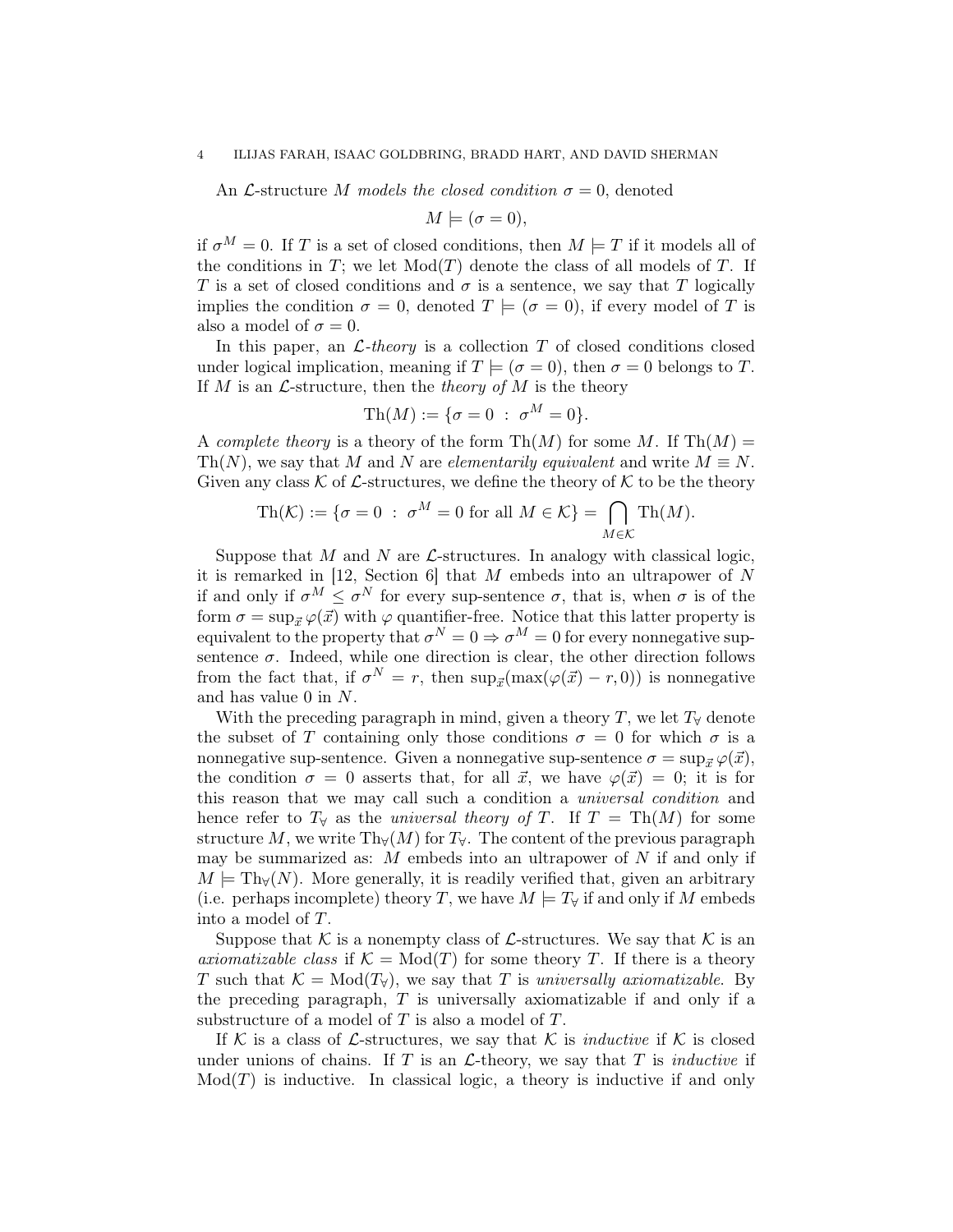if it is ∀∃-axiomatizable. In analogy with the preceding paragraphs, the situation in continuous logic is as follows: given a theory T, we let  $T_{\forall\exists}$ denote the collection of conditions  $\sigma = 0$  where  $\sigma$  is nonnegative and of the form  $\sup_{\vec{x}} \inf_{\vec{y}} \varphi(\vec{x}, \vec{y})$  with  $\varphi(\vec{x}, \vec{y})$  quantifier-free; notice that such a condition asserts that, for every  $\vec{x}$ , there is  $\vec{y}$  such that  $\varphi(\vec{x}, \vec{y})$  is (almost) 0, whence such a condition is morally an ∀∃ assertion. It is shown in [19] that an axiomatizable class K is inductive if and only if it is  $\forall \exists \text{-}axiomaticable$ , that is, if and only if it is of the form  $Mod(T_{\forall\exists})$  for some theory T. We also say that a theory is ∀∃-axiomatizable if the class of its models is ∀∃-axiomatizable.

In [11], it is shown that the class of tracial von Neumann algebras is a universally axiomatizable class and the subclass of  $II_1$  factors is an  $\forall \exists$ axiomatizable class. By the above fact concerning  $Th<sub>\forall</sub>(\mathcal{R})$ , a tracial von Neumann algebra M models Th $_{\mathbb{V}}(\mathcal{R})$  if and only if it embeds in an ultrapower of R.

**Definition 1.1.** Fix a class K of L-structures. For  $M, N \in \mathcal{K}$  with  $M \subseteq N$ , we say that  $M$  is *existentially closed in*  $N$  if, for any quantifier-free formula  $\varphi(x, y)$ , any  $a \in M$ , we have

$$
\inf_{c \in M} \varphi(c, a)^M = \inf_{b \in N} \varphi(b, a)^N.
$$

We say that  $M \in \mathcal{K}$  is existentially closed (e.c.) for  $\mathcal{K}$  if M is existentially closed in N for every  $N \in \mathcal{K}$  with  $M \subseteq N$ . If K is the class of models of some theory T, we call an e.c. member of K an e.c. model of T.

It is well known that if M and N are models of  $T<sub>\forall</sub>$  with M existentially closed in N and N an e.c. model of  $T_{\forall}$ , then M is an e.c. model for  $T_{\forall}$ ; see the proof of Lemma 6.30 in [17]. In particular, an elementary substructure of an e.c. model of  $T_\forall$  is an e.c. model of  $T_\forall$ .

It is also well known that if  $K$  is an inductive class, then any member of K is contained in an e.c. member of K. If, in addition, the class K is axiomatizable and the language is, say, countable, then, by Downward Löwenheim-Skolem, any member of  $K$  is contained in an e.c. member of  $K$ of the same density character.

We say that the class K is model-complete if, for any  $M, N \in \mathcal{K}$  with  $M \subseteq N$ , we have  $M \preceq N$ . If K is a model-complete axiomatizable class, say  $\mathcal{K} = Mod(T)$ , we also say that T is model-complete. Robinson's test for model-completeness states that  $T$  is model-complete if and only if every embedding between models of  $T$  is existential.

We say that a class  $\mathcal C$  of structures is model-consistent with  $\mathcal K$  if every element of  $K$  is contained in an element of C. For example, the subclass of e.c. elements of  $K$  is model-consistent with  $K$  (by the above remarks).

For any theory  $T$ , we let  $\mathcal{E}_T$  denote the class of existentially closed models of  $T_{\forall}$ . In general,  $\mathcal{E}_T$  need not be axiomatizable. If  $\mathcal{E}_T$  is axiomatizable, say  $\mathcal{E}_T = \text{Mod}(T')$ , we call T' the model-companion of T. (The use of the definite article "the" is justified as the model-companion of a theory, if it exists, is unique up to logical equivalence.) Note that the model-companion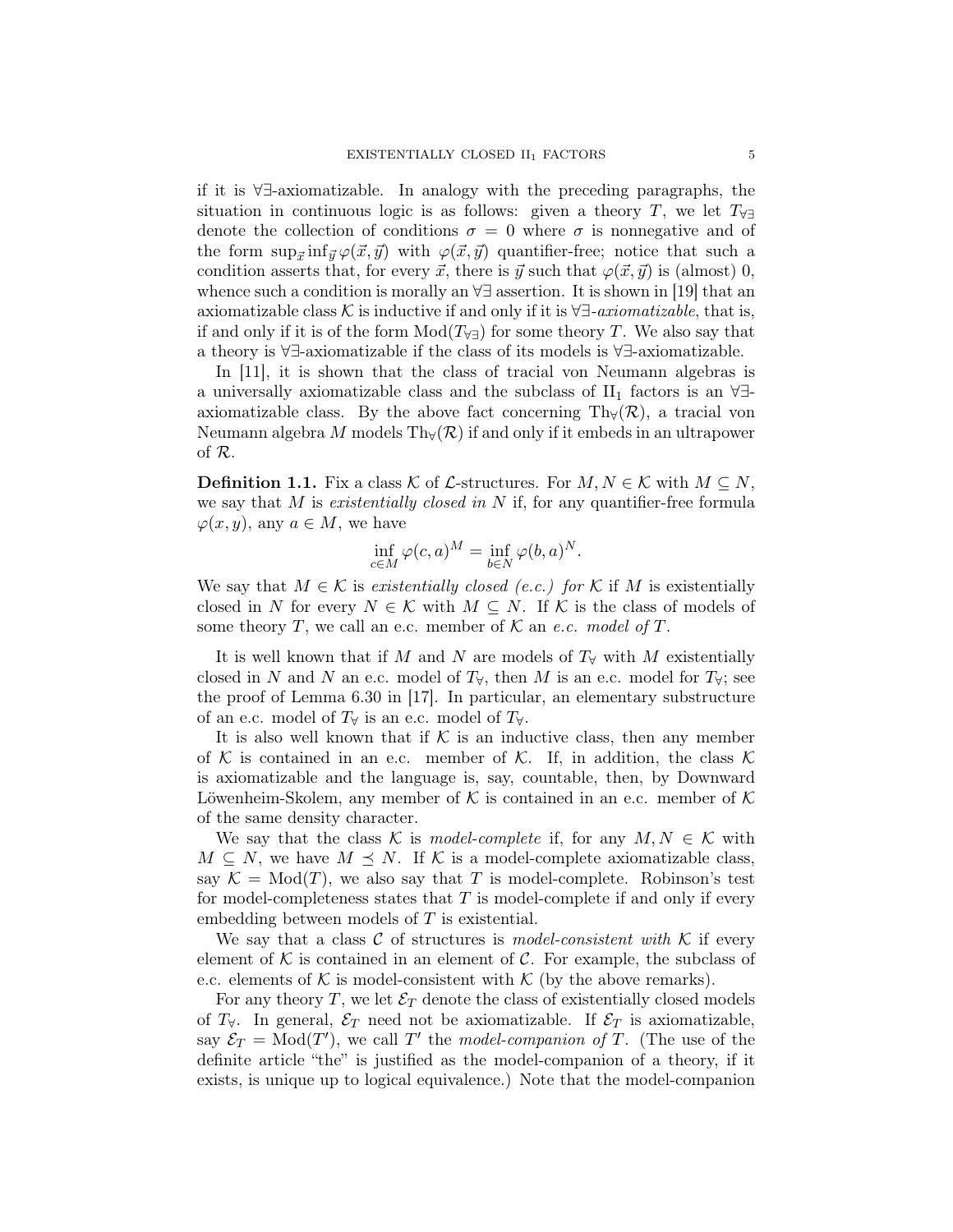of  $T$  is necessarily model-complete by Robinson's test. Conversely, if  $T$  is a model-complete theory, then all models of T are e.c. models of  $T<sub>\forall</sub>$  and T is the model-companion of  $T_{\forall}$ .

In  $[8]$  it is shown that  $T_{\text{vNa}}$  does not have a model companion, that is, the class of existentially closed tracial von Neumann algebras is not axiomatizable. It was also shown there that a positive solution to CEP implies that the same conclusion remains true for the class of  $\mathcal{R}^{\omega}$ -embeddable factors. The main result of Section 3 of this paper shows that we may remove the CEP assumption from this latter result.

Suppose that  $T$  is a universally axiomatizable theory. In [19], it is shown that "most" elements of  $T$  are e.c. in a sense we now explain. Let  $X$  denote the space of all models  $M$  of  $T$  equipped with a distinguished countable dense subset  $M_0 \subseteq M$ , enumerated as  $(m_i : i < \omega)$ . We can define a topology on X by declaring sets of the form

$$
\{M \in X \; : \; \varphi^M(m_{i_1}, \ldots, m_{i_n}) < \epsilon\}
$$

to be basic open sets, where  $\varphi$  is a quantifier-free formula,  $i_1, \ldots, i_n \in \mathbb{N}$  and  $\epsilon \in \mathbb{R}^{>0} \cup \{+\infty\}$ . In this way, X becomes a Polish space. It is a consequence of results from [19] that the set of e.c. elements of  $X$  is dense in  $X$  and any reasonable probability measure on  $X$  gives the set of e.c. models full measure.

In our applications to von Neumann algebras, the universal theory  $T$  at hand is either the theory of tracial von Neumann algebras  $T_{\text{vNa}}$  or the theory of  $\mathcal{R}^{\omega}$ -embeddable tracial von Neumann algebras Th<sub>∀</sub>( $\mathcal{R}$ ). In this context, we see that any  $(\mathcal{R}^{\omega}$ -embeddable) tracial von Neumann algebra embeds into an existentially closed ( $\mathcal{R}^{\omega}$ -embeddable) tracial von Neumann algebra. Recall from the introduction that e.c. tracial von Neumann algebras are McDuff II<sub>1</sub> factors; the same proof also shows that e.c. models of Th<sub>∀</sub>( $\mathcal{R}$ ) are McDuff  $II_1$  factors.

**Fact 1.2.** [16] There is a family  $(M_\alpha)_{\alpha<2^{\aleph_0}}$  of  $\mathcal{R}^\omega$ -embeddable  $II_1$  factors such that, for any II<sub>1</sub> factor M, at most countably many of the  $M_{\alpha}$ 's embed into M.

Consequently, we have:

**Corollary 1.3.** There are  $2^{\aleph_0}$  many nonisomorphic existentially closed ( $\mathcal{R}^{\omega}$ embeddable) tracial von Neumann algebras.

If we knew that  $\text{Th}(\mathcal{R})$  was inductive, then it would follow that there are continuum many nonisomorphic e.c. models of  $Th(\mathcal{R})$ . Nevertheless, we will be able to derive this conclusion from our work on infinitely generic structures in Section 5.

## 2. INDUCTIVE THEORIES OF  $II<sub>1</sub>$  factors

Throughout this paper,  $U$  denotes a nonprincipal ultrafilter on some index set; if M is a tracial von Neumann algebra, then  $M^{\mathcal{U}}$  denotes the corresponding (tracial) ultrapower of  $M$ . We frequently make use of the fact that every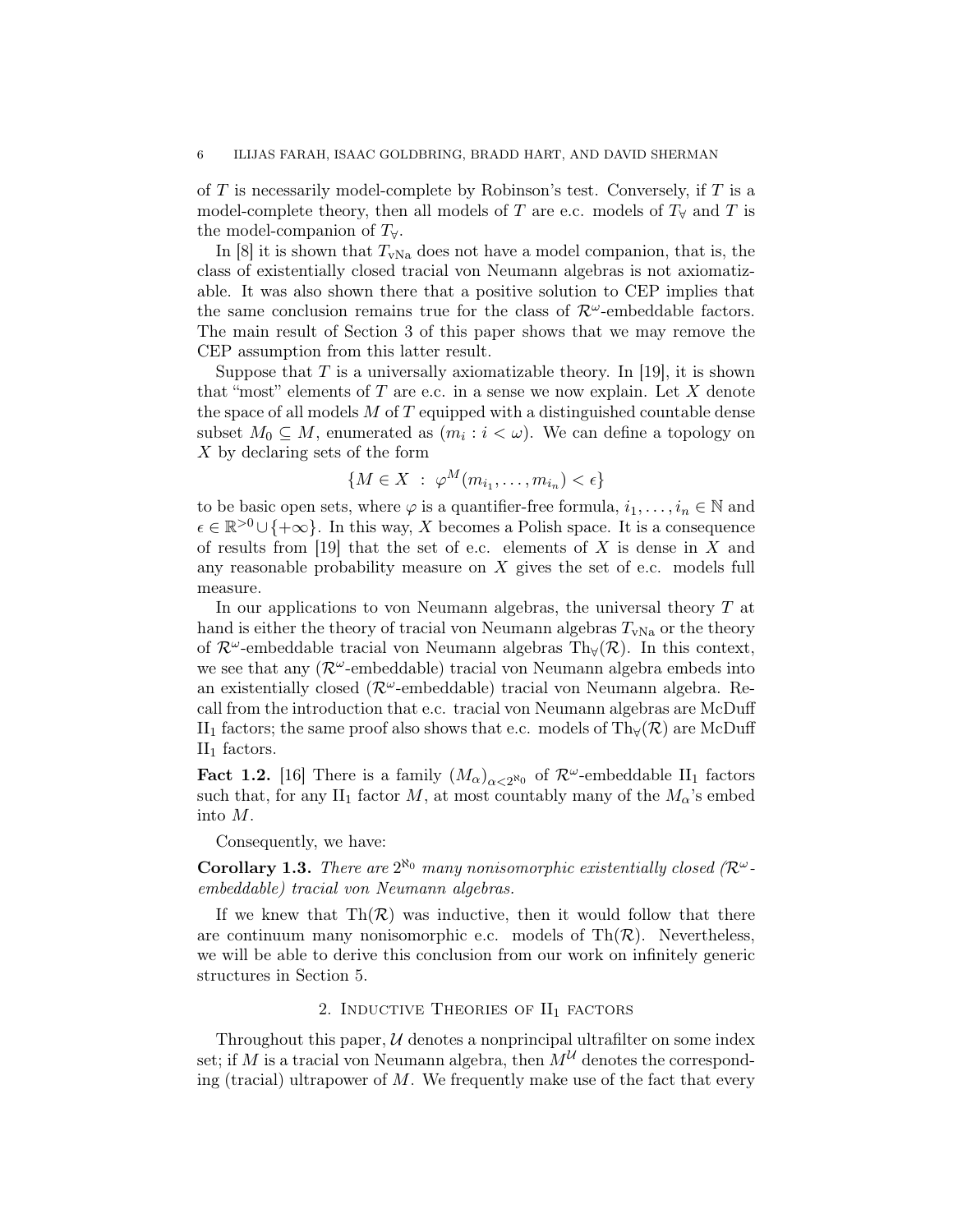embedding  $\mathcal{R} \to \mathcal{R}^{\mathcal{U}}$  is elementary (as every such embedding is unitarily conjugate to the diagonal embedding; this is an easy direction of the main result of  $[15]$ .

From now on, we assume that all sentences under consideration are nonnegative. Such an assumption poses no loss of generality when studying existentially closed models (by just adding a suitable real to a formula if necessary) and is required when studying questions of universal and ∀∃ axiomatizability.

The following observation is crucial. This observation was also independently made by C. Ward Henson and the fourth named author.

### **Lemma 2.1.** R is an e.c. model of Th<sub>∀</sub>(R).

*Proof.* Suppose  $\varphi(x, y)$  is quantifier-free,  $a \in \mathcal{R}$  and  $\mathcal{R} \subseteq M$ . Fix an embedding  $f : M \to \mathcal{R}^{\mathcal{U}}$  of M into an ultrapower of  $\mathcal{R}$ . Note then that  $(\inf_x \varphi(x,a))^{\mathcal{R}} \geq (\inf_x \varphi(x,a))^M \geq (\inf_x (\varphi(x, fa))^{\mathcal{R}^{\mathcal{U}}}$ . Since  $f | \mathcal{R}$  is elementary, the ends of the double inequality are equal, whence  $(\inf_x \varphi(x, a))^R =$  $(\inf_x \varphi(x, a))^M$ .

In Proposition 5.21, we will see that  $\mathcal R$  is even more generic than just being existentially closed.

# Corollary 2.2. R is an e.c. model of  $T_{\text{vNa}}$  if and only if CEP has a positive solution.

Proof. The "if" direction follows from Lemma 2.1. For the converse, suppose that M is a II<sub>1</sub> factor and that  $\sigma = 0$  belongs to Th<sub>∀</sub>( $\mathcal{R}$ ). Without loss of generality, suppose that  $\sigma$  has value bounded by 1 in all structures. Since  $\tau := \max(1 - \sigma, 0)$  is (equivalent to) a sentence of the form  $\inf_x \varphi(x)$ , if R were an e.c. model of  $T_{\text{vNa}}$ , we would have that  $\tau^{\mathcal{R}} = \tau^M$ , whence  $\sigma^{\mathcal{R}} = \sigma^M$ and  $M \models \mathrm{Th}_{\forall}(\mathcal{R}).$ 

We now turn to  $\forall \exists$ -theories of II<sub>1</sub> factors.

**Lemma 2.3.** Suppose that  $M \models \text{Th}_{\forall}(\mathcal{R})$ .

- (1) If M is a  $\text{II}_1$  factor (or, more generally, contains a copy of R as a substructure), then  $\text{Th}_{\forall\exists}(M) \subseteq \text{Th}_{\forall\exists}(\mathcal{R})$ .
- (2) If M is an e.c. model of Th<sub>∀</sub>( $\mathcal{R}$ ), then Th<sub>∀∃</sub>( $M$ )  $\supseteq$  Th<sub>∀∃</sub>( $\mathcal{R}$ ).

Consequently, if M is an e.c. model of  $\text{Th}_{\forall}(\mathcal{R})$ , then  $\text{Th}_{\forall\exists}(M) = \text{Th}_{\forall\exists}(\mathcal{R})$ .

*Proof.* (1) Suppose that  $\sigma = 0$  belongs to Th<sub>∀∃</sub>(*M*); write  $\sigma = \sup_x \inf_y \varphi(x, y)$ . Fix  $a \in \mathcal{R}$ . We have embeddings  $i : \mathcal{R} \to M$  and  $j : M \to \mathcal{R}^{\mathcal{U}}$ . Since  $(\inf_y \varphi(i(a), y))^M = 0$ , we have  $(\inf_y \varphi(j(i(a)), y))^{\mathcal{R}^{\mathcal{U}}} = 0$ . Since  $j \circ i$  is elementary, we have  $(\inf_y \varphi(a, y))^{\mathcal{R}} = 0$ . Since  $a \in \mathcal{R}$  was arbitrary, we have  $\sigma^{\mathcal{R}}=0.$ 

(2) is standard (and holds in complete generality) but we include a proof for the sake of completeness. Suppose  $\sigma = \sup_x \inf_y \varphi(x, y)$  and  $\sigma^{\mathcal{R}} = 0$ . Since M embeds into an ultrapower  $\mathcal{R}^{\mathcal{U}}$  of  $\mathcal{R}$ , given  $a \in M$ , we know that  $(\inf_y \varphi(a, y))^M = (\inf_y \varphi(a, y))^{\mathcal{R}^{\mathcal{U}}} = 0$ , whence  $\sigma^M = 0$ .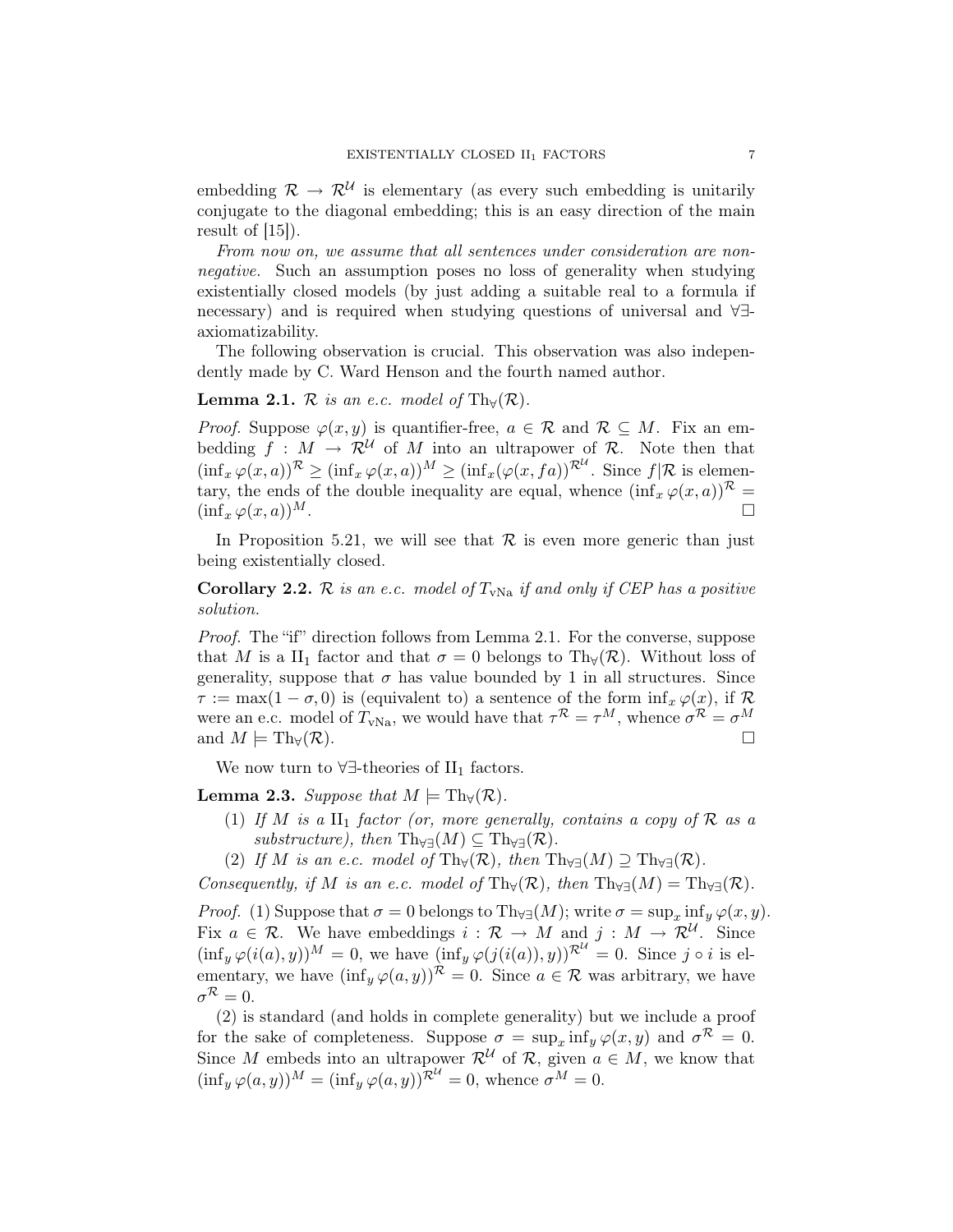The last statement of the lemma follows from the fact (discussed above) that e.c. models of Th $(\mathcal{R})$  are II<sub>1</sub> factors.

Corollary 2.4. If there exists a complete  $\forall \exists$ -axiomatizable theory  $T'$  of  $\mathcal{R}^{\omega}$ -embeddable  $\text{II}_1$  factors, then  $T' = \text{Th}(\mathcal{R})$ .

*Proof.* Suppose that  $M \models \text{Th}_{\forall}(\mathcal{R})$  is a  $\text{II}_1$  factor such that  $T' := \text{Th}(M)$ is  $\forall \exists$ -axiomatizable. Then by (1) of the previous lemma,  $\mathcal{R} \models T'$ , whence  $T' = \text{Th}(\mathcal{R}).$ 

The previous corollary shows that if M is an  $\mathcal{R}^{\omega}$ -embeddable II<sub>1</sub> factor that is not elementarily equivalent to R, then Th $(M)$  is not  $\forall \exists$ -axiomatizable. In particular, if  $M$  is not McDuff (e.g.  $M$  is a free group factor or ultraproduct of matrix algebras), then Th $(M)$  is not ∀∃-axiomatizable.

## Question 2.5. Is Th $(\mathcal{R})$   $\forall \exists$ -axiomatizable?

The previous question has a purely operator-algebraic reformulation in light of the model-theoretic fact that a theory in a countable language is ∀∃ axiomatizable if and only if it is closed under unions of chains of countable models: if we have a chain

$$
\mathcal{R}_0\subseteq\mathcal{R}_1\subseteq\mathcal{R}_2\subseteq\cdots
$$

such that  $\mathcal{R}_i^{\mathcal{U}} \cong \mathcal{R}^{\mathcal{U}}$  for each i, then setting  $\mathcal{R}_{\infty} := \overline{\bigcup_i \mathcal{R}_i}$ , do we have  $\mathcal{R}_{\infty}^{\mathcal{U}} \cong \mathcal{R}^{\mathcal{U}}$ ?

We should remark that in connection with the question of axiomatizability, we do know that Th $(\mathcal{R})$  is not ∃∀-axiomatizable. Indeed, let  $i : \mathcal{R} \to L(\mathbb{F}_2)$ and  $j: L(\mathbb{F}_2) \to \mathcal{R}^{\mathcal{U}}$  be embeddings. Consider  $\sigma := \inf_x \sup_y \varphi(x, y)$  such that  $\sigma^{\mathcal{R}} = 0$ . Fix  $\epsilon > 0$  and choose  $a \in \mathcal{R}$  such that  $\sup_y \varphi(a, y)^{\mathcal{R}} < \epsilon$ . Since  $j \circ i$  is elementary, we have

$$
\sup_{y} \varphi(i(a), y)^{L(\mathbb{F}_2)} \le \sup_{y} \varphi(j(i(a)), y)^{\mathcal{R}^{\mathcal{U}}} < \epsilon.
$$

It follows that  $\sigma^{L(\mathbb{F}_2)} = 0$ . Thus, if Th $(\mathcal{R})$  were  $\exists \forall$ -axiomatizable, we would have that  $L(\mathbb{F}_2) \equiv \mathcal{R}$ , a contradiction.

For any theory T, recall that  $\mathcal{E}_T$  denote the existentially closed models of  $T_{\forall}$ .

Corollary 2.6. If  $T = \text{Th}(\mathcal{R})$ , then  $\text{Th}_{\forall \exists}(\mathcal{E}_T) = \text{Th}_{\forall \exists}(\mathcal{R})$ .

*Proof.* Lemma 2.3(2) shows that  $\text{Th}_{\forall\exists}(\mathcal{R}) \subseteq \text{Th}_{\forall\exists}(\mathcal{E}_T)$ . Conversely, suppose that  $\sigma = 0$  belongs to Th<sub>∀∃</sub>( $\mathcal{E}_T$ ). Since e.c. models of T are II<sub>1</sub> factors, we have, by Lemma 2.3(1), that  $\sigma^{\mathcal{R}} = 0$ .

Remark 2.7. If Th $(\mathcal{R})$  is  $\forall \exists$ -axiomatizable, then Th $(\mathcal{E}_T) = \text{Th}(\mathcal{R})$ . This would be in contrast to the theory of groups, where there are non-elementarily equivalent e.c. groups.

At this point, it makes sense to introduce companion operators and the Kaiser hull into continuous logic.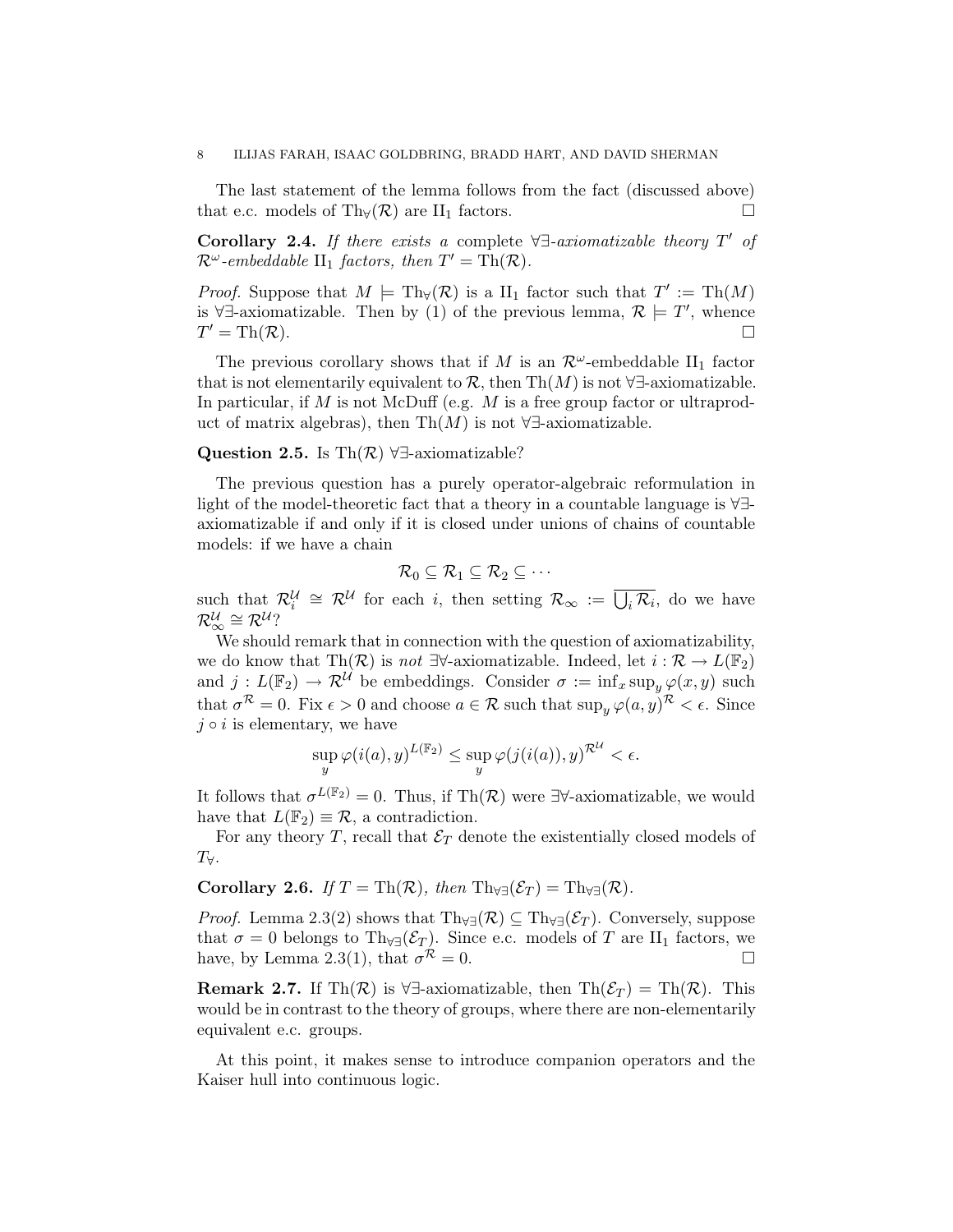**Definition 2.8.** Suppose that we have a mapping  $T \mapsto T^*$  on theories. We say that the mapping is a *companion operator* if, for all theories  $T$  and  $T'$ , we have:

(1) 
$$
(T^*)_{\forall} = T_{\forall}
$$
  
\n(2)  $T_{\forall} = T'_{\forall} \Rightarrow T^* = (T')^*$ .  
\n(3)  $T_{\forall \exists} \subseteq T^*$ .

In what follows, we will see some examples of companion operators. It is clear that if T has a model companion  $T'$ , then  $T'$  satisfies the conditions of the previous definition. The notion of a companion operator was an attempt to extend the notion of a model companion to an operation that is defined for all theories.

**Lemma 2.9.** Suppose that  $T^*$  is a companion of  $T$  and  $T'$  is an inductive theory such  $(T')_{\forall} = T_{\forall}$ . Then  $T' \subseteq T^*$ .

*Proof.* We have  $T^* = (T')^* \supseteq (T')_{\forall \exists}$ ; since  $T'$  is inductive, it follows that  $T' \subseteq T^*$ .

**Lemma 2.10.** If  $T_1$  and  $T_2$  are both inductive theories with the same universal theory as T, then so is  $T_1 \cup T_2$ .

*Proof.*  $T_1 \cup T_2$  is clearly inductive. Suppose  $\mathcal{A} \models T_{\forall}$ . We build a chain

$$
\mathcal{A}\subseteq\mathcal{M}_0\subseteq\mathcal{N}_0\subseteq\mathcal{M}_1\subseteq\mathcal{N}_1\subseteq\cdots,
$$

where each  $\mathcal{M}_i \models T_1$  and  $\mathcal{N}_i \models T_2$ ; we obtain the  $\mathcal{M}_i$  and  $\mathcal{N}_i$  by using the fact that each of  $T_1$  and  $T_2$  has the same universal theory as T. Since both  $T_1$  and  $T_2$  are inductive, it follows that the union of the chain models both  $T_1$  and  $T_2$ .

Since there is an inductive theory with the same universal theory as  $T$ , namely  $T_{\forall\exists}$ , the previous two lemmas imply that there is a minimal companion operator obtained by taking the maximal inductive theory with the same universal theory as  $T$ , which is the union of all inductive theories with the same universal theory as  $T$ . This companion is called the *inductive* or Kaiser hull of T, denoted  $T<sup>KH</sup>$ .

## Proposition 2.11.

- (1) Th<sub>∀∃</sub> $(\mathcal{E}_T) \subseteq T_{\text{KH}}$ .
- (2)  $T_{\rm KH}$  is axiomatized by Th<sub>∀∃</sub>( $\mathcal{E}_T$ ).

*Proof.* The first item follows from the fact that any model of  $T_\forall$  can be extended to an e.c. model of  $T_{\forall}$ . For the second item, it suffices to prove that every element M of  $\mathcal{E}_T$  models  $T_{\forall\exists}^{\text{KH}}$ ; however, this follows immediately from the fact that M is e.c. and is contained in a model of  $T<sup>KH</sup>$ .

Corollary 2.12. If  $T = \text{Th}(\mathcal{R})$ , then  $T^{\text{KH}}$  is axiomatized by  $\text{Th}_{\forall \exists}(\mathcal{R})$ .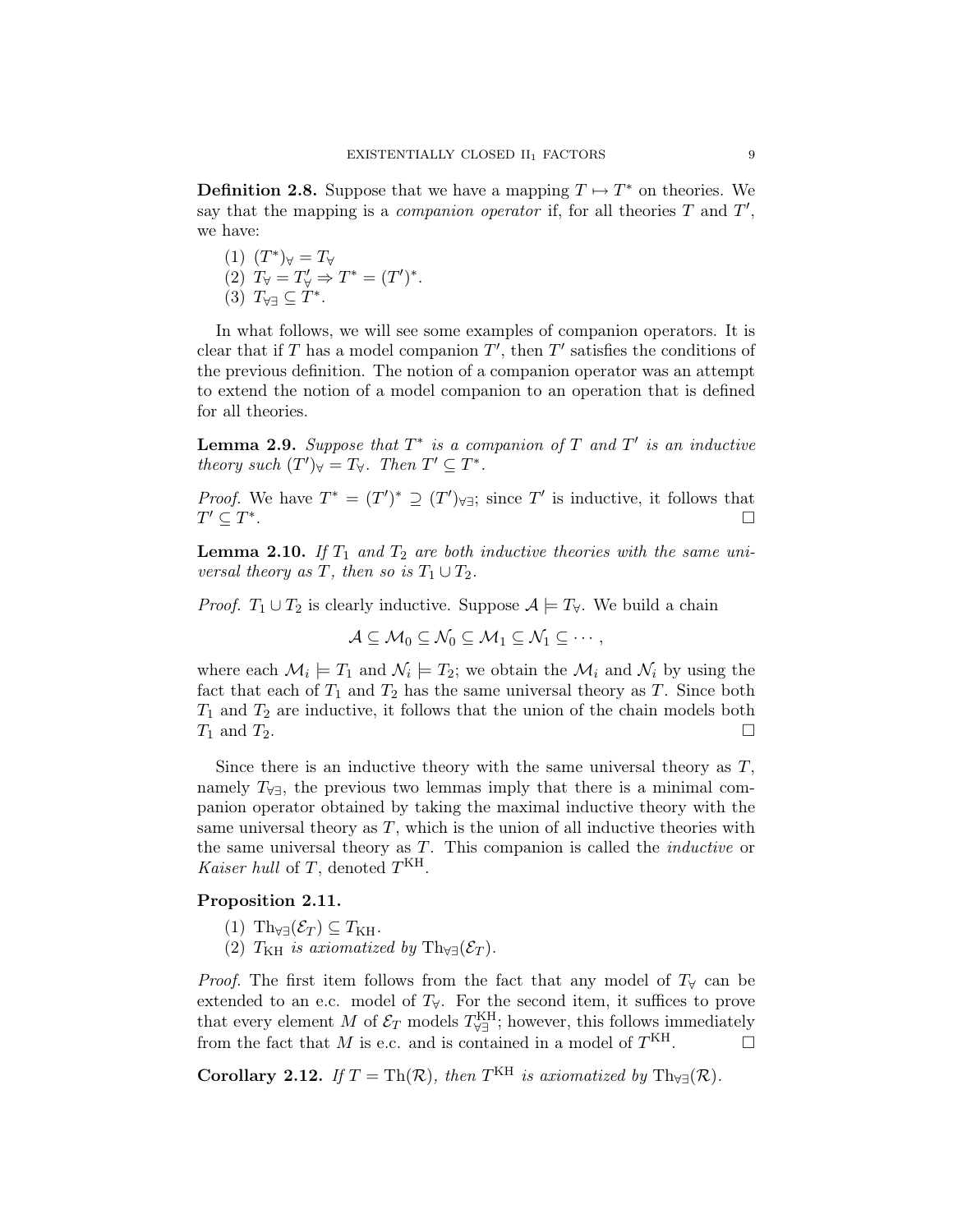# 3. AUTOMORPHISMS OF E.C.  $II_1$  factors

Suppose that M is a II<sub>1</sub> factor and  $\alpha \in Aut(M)$ . Recall that  $\alpha$  is said to be approximately inner if for every finite set  $\{x_1, \ldots, x_n\} \subseteq M$  and every  $\epsilon > 0$ there is  $u \in U(M)$  such that  $\max_{1 \leq i \leq n} ||\alpha(x_i) - ux_iu^*||_2 < \epsilon$ . Let  $\text{Inn}(M)$ denote the group of inner automorphisms of  $M$  and let  $AppInn(M)$  denote the group of approximately inner automorphisms of M. Then AppInn $(M)$  is the closure of  $\text{Inn}(M)$  in the point-strong topology on  $\text{Aut}(M)$ . It is a fact, independently due to Connes [7] and Sakai [18], that  $AppInn(M) = Inn(M)$ if and only if M does not have property  $(\Gamma)$ .

**Proposition 3.1.** Suppose that M is an e.c. model of  $T_{\text{vNa}}$  (so in particular a II<sub>1</sub> factor). Then  $\text{Inn}(M) < \text{AppInn}(M) = \text{Aut}(M)$ .

*Proof.* That  $\text{Inn}(M)$  is a proper subgroup of  $\text{AppInn}(M)$  follows from the fact that an e.c. II<sub>1</sub> factor is McDuff, whence has  $(Γ)$ . For the second equality, suppose that  $\alpha \in \text{Aut}(M)$ . Set  $N := M \rtimes_{\alpha} \mathbb{Z}$ . Fix  $x_1, \ldots, x_n \in M$ . Then

$$
N \models \inf_{u} \max(d(uu^*, 1), d(u^*u, 1), \max_{1 \le i \le n} d(\alpha(x_i), ux_iu^*)) = 0.
$$

Since M is e.c., there is an almost unitary which almost conjugates each  $x_i$ to  $\alpha(x_i)$ . By functional calculus, we can find an actual unitary that almost conjugates each  $x_i$  to  $\alpha(x_i)$  with slightly worse error.

**Remark 3.2.** If  $\alpha \in \text{AppInn}(M)$ , then for any elementary extension M' of M that is  $\kappa^+$ -saturated, where  $\kappa$  is the density character of M, there is  $u \in U(M')$  such that  $\alpha(x) = uxu^*$  for all  $x \in M$ .

If  $M \models \text{Th}_{\forall}(\mathcal{R})$  and  $\alpha \in \text{Aut}(M)$ , then  $M \rtimes_{\alpha} \mathbb{Z} \models \text{Th}_{\forall}(\mathcal{R})$ ; see [1, Proposition 3.4]. We can thus repeat the proof of Proposition 3.1 and conclude the following:

## **Proposition 3.3.** If M is an e.c. model of Th $(\mathcal{R})$ , then

 $\text{Inn}(M) < \text{AppInn}(M) = \text{Aut}(M).$ 

In particular, using Lemma 2.1, we recover the result of Sakai [18] that  $AppInn(\mathcal{R}) = Aut(\mathcal{R})$ . We now aim to prove that  $Th(\mathcal{R})$  is not modelcomplete. First, we need the following proposition. Recall, for an  $\mathcal{L}\text{-structure}$ M and a tuple a from M, the type of a in M, denoted  $tp^M(a)$ , is the set of formulae  $\varphi(x)$  such that  $\varphi^{M}(a) = 0$ .

**Proposition 3.4.** Suppose that  $Th(R)$  is model-complete. Then for any  $\mathcal{R}_1 \equiv \mathcal{R}$  and any finite tuples  $a, b \in \mathcal{R}_1$  of the same length, we have that  $tp^{\mathcal{R}_1}(a) = tp^{\mathcal{R}_1}(b)$  if and only if a and b are approximately unitarily conjugate in  $\mathcal{R}_1$ .

*Proof.* Without loss of generality, we may suppose that  $\mathcal{R}_1$  is separable. Certainly if a and b are approximately unitarily conjugate in  $\mathcal{R}_1$ , then they are unitarily conjugate in some ultrapower  $\mathcal{R}_1^{\mathcal{U}}$  of  $\mathcal{R}_1$ , whence they have the same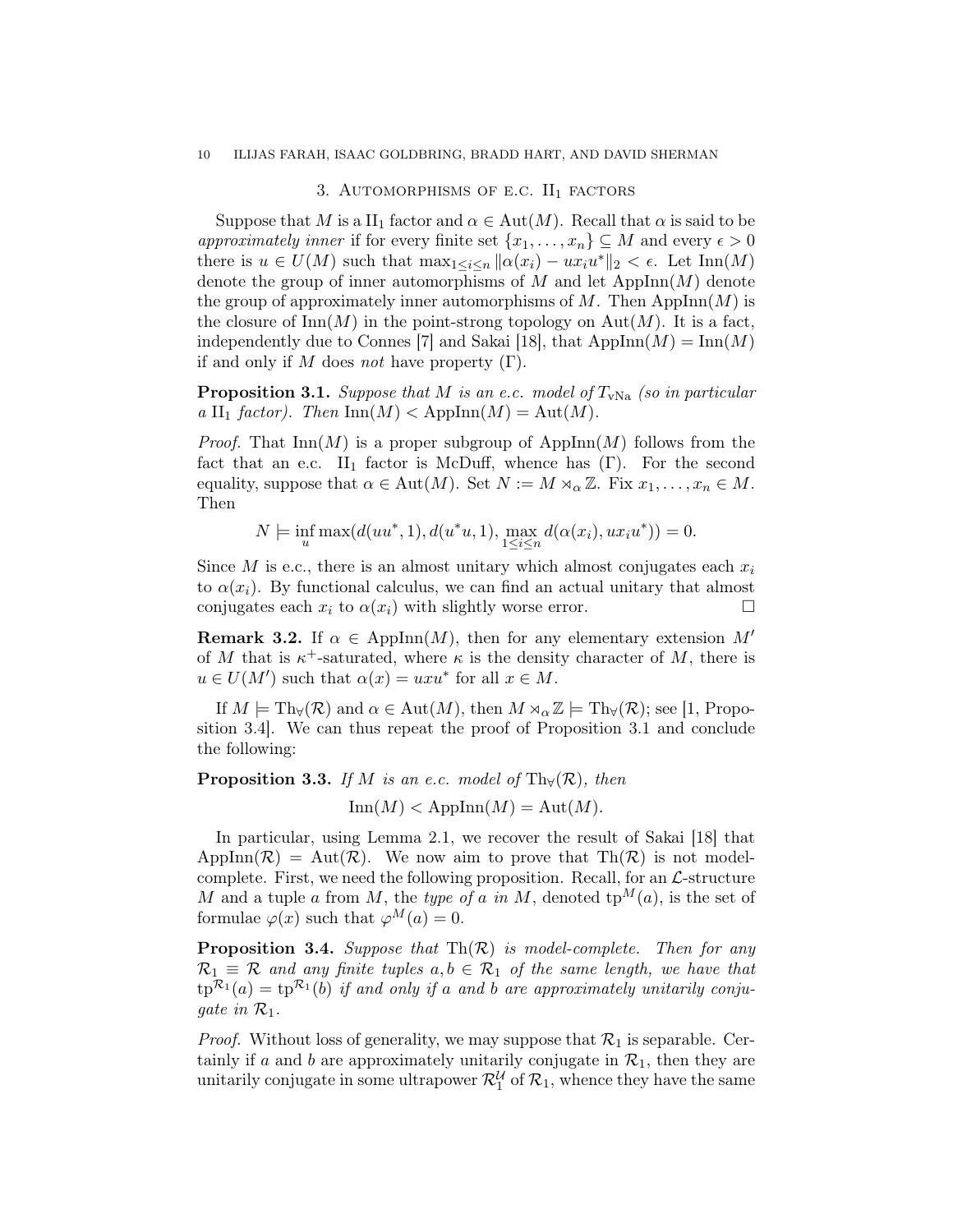type in  $\mathcal{R}_1^{\mathcal{U}}$ , and hence in  $\mathcal{R}_1$ . Conversely, suppose that  $tp^{\mathcal{R}_1}(a) = tp^{\mathcal{R}_1}(b)$ . Go to a strongly  $\omega$ -homogeneous elementary extension  $\mathcal{R}_2$  of  $\mathcal{R}_1$  (see [3, Section 7. Then there is  $\alpha \in \text{Aut}(\mathcal{R}_2)$  such that  $\alpha(a) = b$ . Since Th $(\mathcal{R})$ is model-complete, every model of  $\text{Th}(\mathcal{R})$  is existentially closed, whence, by Proposition 3.3, we have that  $a$  and  $b$  are approximately unitarily conjugate in  $\mathcal{R}_2$ , and hence in  $\mathcal{R}_1$ .

We will need the following:

Fact 3.5 (Jung [15]). Suppose that M is a finitely generated  $\mathcal{R}^{\omega}$ -embeddable factor such that, for any two embeddings  $i, j : M \to \mathcal{R}^{\mathcal{U}}$ , there is  $u \in U(\mathcal{R}^{\mathcal{U}})$ such that  $i(x) = u_j(x)u^*$  for all  $x \in M$ . Then  $M \cong \mathcal{R}$ .

In order to apply Fact 3.5, we must observe that any separable  $\mathcal{R}' \equiv \mathcal{R}$ is finitely generated. In fact, if  $\mathcal{R}' \equiv \mathcal{R}$ , then  $\mathcal{R}'$  is McDuff, whence singly generated (see [2, Theorem 1] for an even more general statement).

## **Theorem 3.6.** Th $(\mathcal{R})$  is not model-complete.

*Proof.* Suppose, towards a contradiction, that  $\text{Th}(\mathcal{R})$  is model-complete. Suppose that  $\mathcal{R}' \preceq \mathcal{R}^{\mathcal{U}}$  is separable and not isomorphic to  $\mathcal{R}$ ; this is possible by [12, Theorem 4.3]. We show that every embedding  $j : \mathcal{R}' \to \mathcal{R}^{\mathcal{U}}$ is implemented by a unitary, that is, there is  $u \in \mathcal{R}^{\mathcal{U}}$  such that, for every  $x \in \mathcal{R}'$ ,  $j(x) = uxu^*$ ; this will contradict Fact 3.5. Fix a generator x for  $\mathcal{R}'$ . By model-completeness,  $tp^{\mathcal{R}^{\mathcal{U}}}(x) = tp^{\mathcal{R}^{\mathcal{U}}}(j(x))$ . Thus, by Proposition 3.4, x and  $j(x)$  are approximately unitarily conjugate in  $\mathcal{R}^{\mathcal{U}}$ ; since  $\mathcal{R}^{\mathcal{U}}$  is  $\omega_1$ saturated (see [11, Proposition 4.11]), it follows that x and  $j(x)$  are unitarily conjugate in  $\mathcal{R}^{\mathcal{U}}$ . It follows that j is implemented by a unitary, yielding the desired contradiction.

**Corollary 3.7.** Th<sub>∀</sub>( $\mathcal{R}$ ) does not have a model companion. Consequently, the e.c. models of Th $(\mathcal{R})$  do not form an axiomatizable class.

Proof. The proof of [8, Proposition 3.2] shows that any model complete theory of  $\mathcal{R}^{\omega}$ -embeddable II<sub>1</sub> factors must be contained in Th $(\mathcal{R})$ . Thus, if the model companion of Th $_{\forall}(\mathcal{R})$  existed, we would have that Th $(\mathcal{R})$  is modelcomplete, a contradiction.

We should remark that the fact that  $\text{Th}(\mathcal{R})$  is not model-complete gives a more elementary proof of [8, Corollary 3.5], namely that CEP implies that there are no model-complete theories of  $II_1$  factors. Indeed, this proof is a bit simpler than the one given in [8] as it does not require us to use the fact that  $T_{\text{vNa}}$  does not have a model companion, which in turn involves some nontrivial results of Nate Brown from [5].

Corollary 3.8. Assume that the continuum hypothesis (CH) holds. Then for any nonprincipal ultrafilter U on N, there is an embedding  $f: \mathcal{R}^{\mathcal{U}} \to \mathcal{R}^{\mathcal{U}}$ that is not existential.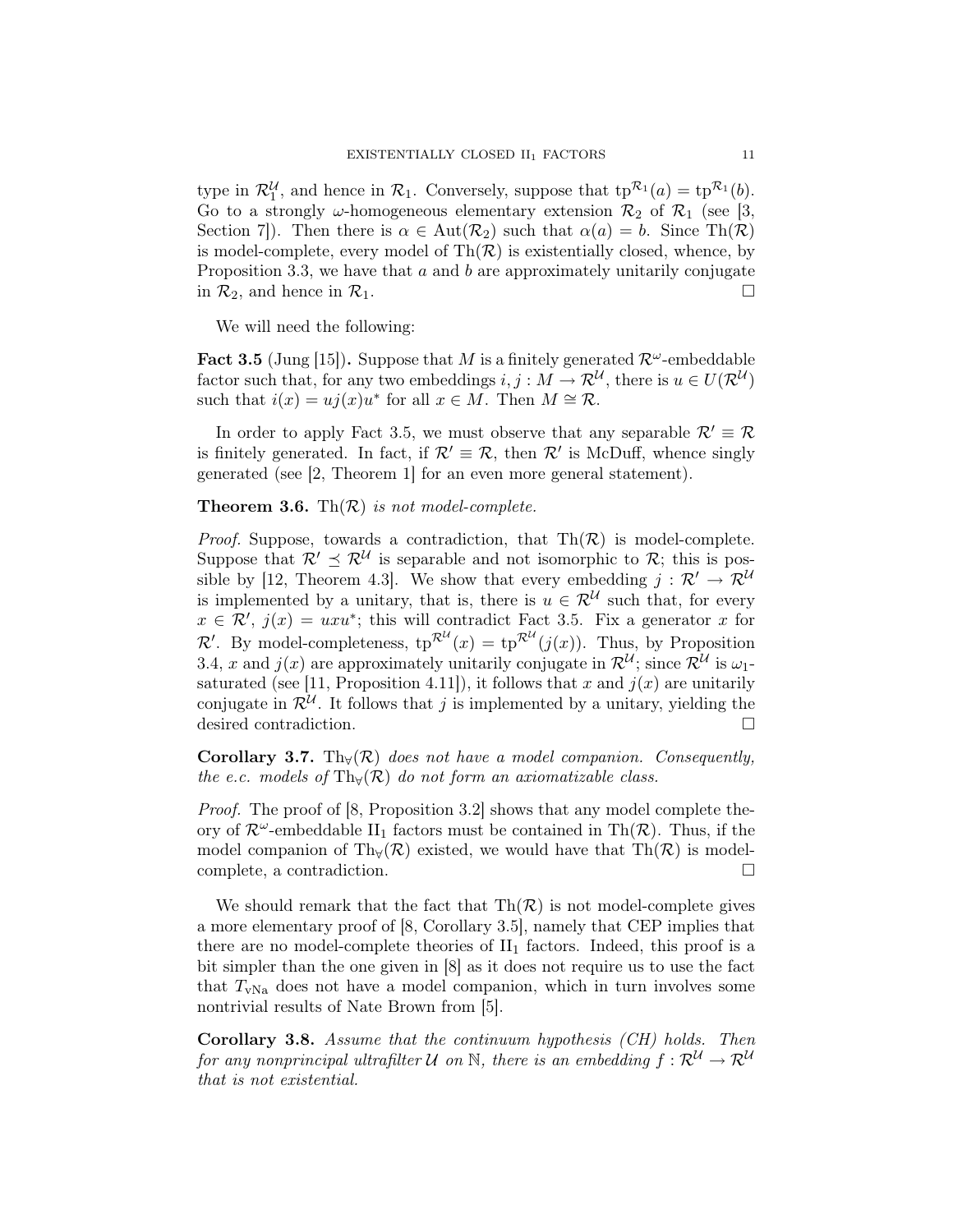*Proof.* By Robinson's test, there are separable  $\mathcal{R}_1, \mathcal{R}_2 \models \text{Th}(\mathcal{R})$  and an embedding  $g: \mathcal{R}_1 \to \mathcal{R}_2$  that is not existential. Set  $f := g^{\mathcal{U}}: \mathcal{R}_1^{\mathcal{U}} \to \mathcal{R}_2^{\mathcal{U}}$ . Then f is not existential. By CH, we have  $\mathcal{R}_1^{\mathcal{U}} \cong \mathcal{R}_2^{\mathcal{U}} \cong \mathcal{R}^{\mathcal{U}}$  (see [11]), finishing the proof.

The following corollary uses a standard absoluteness argument from set theory. A statement is arithmetical if all of its quantifiers range over the set of natural numbers, N. Forcing and most standard methods for proving relative consistency with ZFC do not add (or remove) elements of N. Therefore the truth of arithmetical statements is unchanged under forcing; for this reason, such statements are said to be absolute. In particular, if one proves such a statement by using an axiom that can be forced over every model of ZFC (such as the Continuum Hypothesis), then the statement can be proved in ZFC alone (see e.g., [9] for more examples of absolute statements in analysis).

**Corollary 3.9.** There is  $\epsilon > 0$  such that, for every  $m \in \mathbb{N}^{>0}$ , there are tuples a and b from R whose moments up to order at most m are within  $\frac{1}{m}$ of each other and for which there is no unitary u in  $R$  that conjugates a to within  $\epsilon$  of b (in 2-norm).

Proof. We first observe that we may safely assume CH in the proof of the corollary. Indeed, the truth of the statement remains unaltered if we instead quantify over some "nice" (i.e. definable) countable dense subsets of Q and  $\mathcal{R}$ ; this modified statement is now arithmetical, whence absolute.

Suppose that the statement of the corollary is false; we show that every embedding  $f: \mathcal{R}^{\mathcal{U}} \to \mathcal{R}^{\mathcal{U}},$  where  $\mathcal{U}$  is an ultrafilter on the natural numbers, is existential, contradicting the previous corollary. Suppose that  $f: \mathcal{R}^{\mathcal{U}} \to \mathcal{R}^{\mathcal{U}}$ is an embedding and suppose that  $\varphi(x, y)$  is a quantifier-free formula (with single variables for simplicity). Fix  $a = [(a_n)] \in \mathbb{R}^{\mathcal{U}}$  and set  $f(a) = b =$  $[(b_n)]$ . Suppose that  $(\inf_x \varphi(x, b))^{\mathcal{R}^{\mathcal{U}}}=r$ . Fix  $\eta > 0$ . Fix  $I_0 \in \mathcal{U}$  such that, for  $n \in I_0$ , we have  $(\inf_x \varphi(x, b_n))^{\mathcal{R}} \leq r + \eta$ . Let  $\epsilon := \Delta_{\varphi}(\eta)$  and choose m as in the assumption; here  $\Delta_{\varphi}$  is a modulus of uniform continuity for  $\varphi$ . Fix  $I_1 \subseteq I_0$  such that, for  $n \in I_1$ , we have  $a_n$  and  $b_n$  have moments up to order m that agree to within  $\frac{1}{m}$ . (This is possible because a and b have the same moments.) For  $n \in I_1$ , we have unitaries  $u_n \in \mathcal{R}$  such that  $|u_n a_n u_n^* - b_n| < \frac{1}{m}$  $\frac{1}{m}$ . In that case, we get  $\inf_x(\varphi(x, a_n)) \leq r + 2\eta$  for  $n \in I_1$ . It follows that  $\inf_x(\varphi(x, a))^{\mathcal{R}^{\mathcal{U}}}.$  $\leq r$ .

#### 4. E.c. models and strong amalgamation bases

Until further notice, we let  $\mathcal L$  be a continuous signature and  $\mathcal K$  a class of  $\mathcal{L}$ -structures.

**Definition 4.1.** We say that  $A \in \mathcal{K}$  is an *amalgamation base for*  $\mathcal{K}$  if whenever  $B, C \in \mathcal{K}$  both contain A, then there is  $D \in \mathcal{K}$  and embeddings  $f : B \to D$  and  $g : C \to D$  such that  $f | A = g | A$ . If, in addition, we can always find D, f, and g such that  $f(B) \cap g(C) = f(A)$ , we call A a strong amalgamation base for K.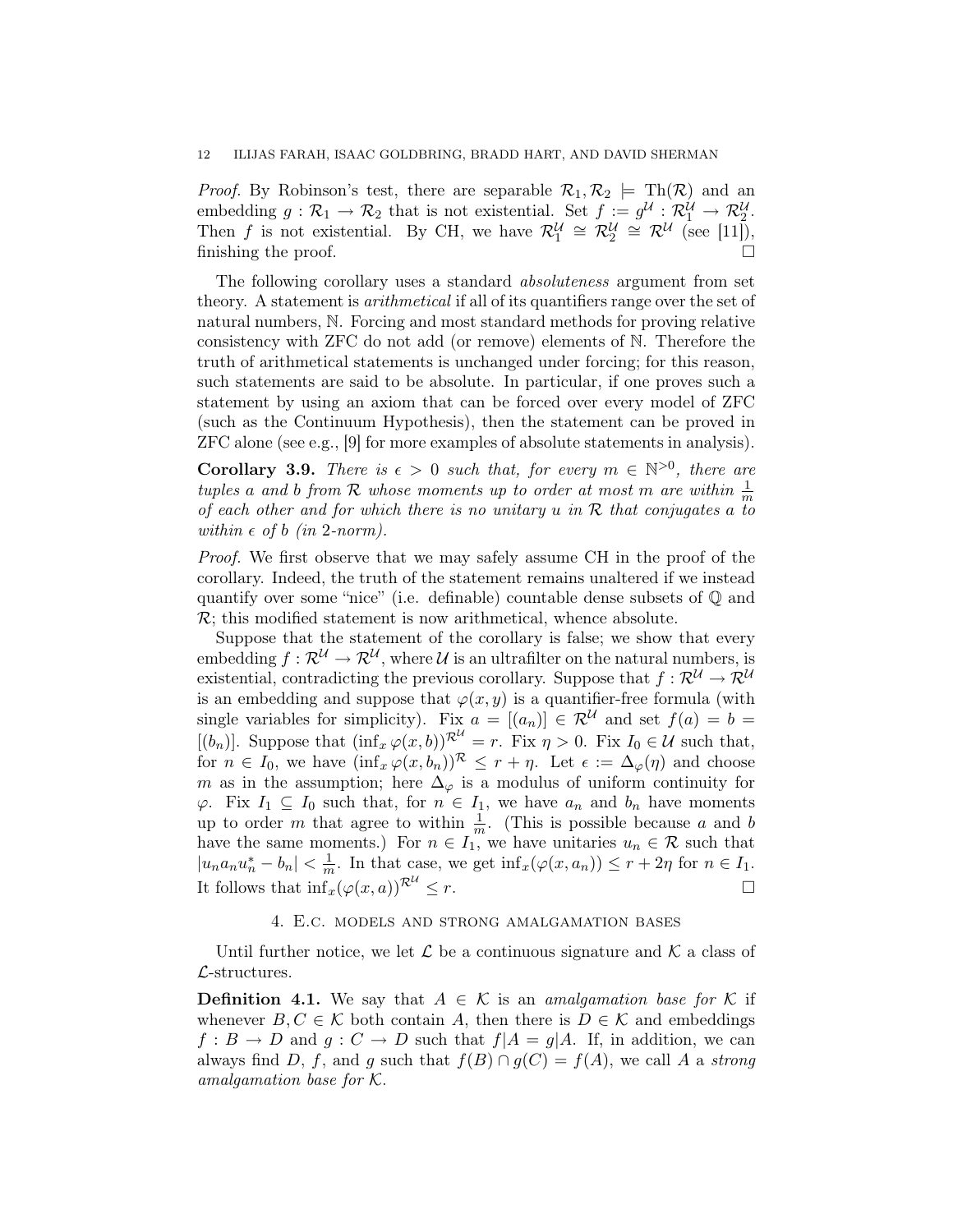If  $K$  is the class of tracial von Neumann algebras, then, by virture of the amalgamated free product construction, every element of  $K$  is an amalgamation base.

For any L-structure A, we let  $\mathcal{L}_A$  denote the language L where new constant symbols  $c_a$  are added for elements  $a \in A$ . We let  $D(A)$  denote the atomic diagram of A, that is, the set of closed  $\mathcal{L}_A$ -conditions " $\sigma(a) = 0$ ," where  $\sigma(x)$  is a quantifier-free formula, a is a tuple from A, and  $\sigma(a)^A = 0$ . As in classical logic, if B is an  $\mathcal{L}_A$ -structure that satisfies  $D(A)$ , then the map sending  $a$  to the interpretation of the constant naming  $a$  in  $B$  is an embedding of  $\mathcal{L}$ -structures.

We also let  $D^+(A)$  denote the set of all closed conditions " $\sigma(a) \leq \frac{1}{k}$  $\frac{1}{k}$ ", where  $\sigma(a) = 0$  belongs to  $D(A)$  and  $k \in \mathbb{N}^{>0}$ . Observe that an  $\mathcal{L}_A$  structure satisfies  $D(A)$  if and only if it satisfies  $D^+(A)$ .

The following is the continuous logic analog of a classical model-theoretic fact (see [14, Theorem 3.2.7], although for some reason there it is assumed that T is  $\forall \exists$ -axiomatizable, which is surely unnecessary).

**Proposition 4.2.** Suppose that  $T$  is an  $\mathcal{L}$ -theory and  $A$  is an e.c. model of T. Then A is a strong amalgamation base for the models of T.

*Proof.* Suppose that  $B, C \models T$  both contain A. Without loss of generality,  $B \cap C = A$ . For  $c \in C \setminus A$ , set  $\delta_c := d(c, A) > 0$ . It suffices to show that the following set of  $\mathcal{L}_{B\cup C}$ -conditions is satisfiable:

$$
T \cup D^+(B) \cup D(C) \cup \{d(b,c) \ge \delta_c \mid b \in B \setminus A, c \in C \setminus A\}.
$$

Suppose that this is not the case. Then there is  $k \in \mathbb{N}^{>0}$ ,  $\vec{b} = (b_1, \ldots, b_n)$ from  $B \setminus A$ , a quantifier-free formula  $\chi(\vec{b}, \vec{d})$ , where  $\vec{d} \in A$  and  $\chi^B(\vec{b}, \vec{d}) = 0$ , and  $c_1, \ldots, c_n$  from  $C \setminus A$  such that

$$
T \cup \{\chi(\vec{b}, \vec{d}) \leq \frac{1}{k}\} \cup D(C) \cup \{d(b_i, c_i) \geq \delta_{c_i} \mid i = 1, ..., n\}
$$

is unsatisfiable. Consequently, the set of  $\mathcal{L}_C$ -conditions

$$
T \cup \{\chi(\vec{x}, \vec{d}) \leq \frac{1}{k}\} \cup D(C) \cup \{d(x_i, c_i) \geq \delta_{c_i} \mid i = 1, \ldots, n\}
$$

is unsatisfiable. Since A is e.c., there is  $\vec{a} \in A$  such that  $\chi^A(\vec{a}, \vec{d}) \leq \frac{1}{k}$  $\frac{1}{k}$ , whence  $\chi^C(\vec{a}, \vec{d}) \leq \frac{1}{k}$  $\frac{1}{k}$ . Consequently, there is  $i \in \{1, \ldots, n\}$  such that  $d(a_i, c_i) < \delta_{c_i}$ , a contradiction.  $\Box$ 

Observe in the previous proof that we could have replaced  $D(C)$  by the full elementary diagram of  $C$ , whence we can always assume that the amalgam is an elementary extension of C. Also observe that, by Downward Löwenheim-Skolem, we can ensure that the amalgam has density character equal to the maximum of the density characters of B and C.

Corollary 4.3. Any e.c.  $\mathcal{R}^{\omega}$ -embeddable von Neumann algebra is a strong amalgamation base for the class of  $\mathcal{R}^{\omega}$ -embeddable von Neumann algebras.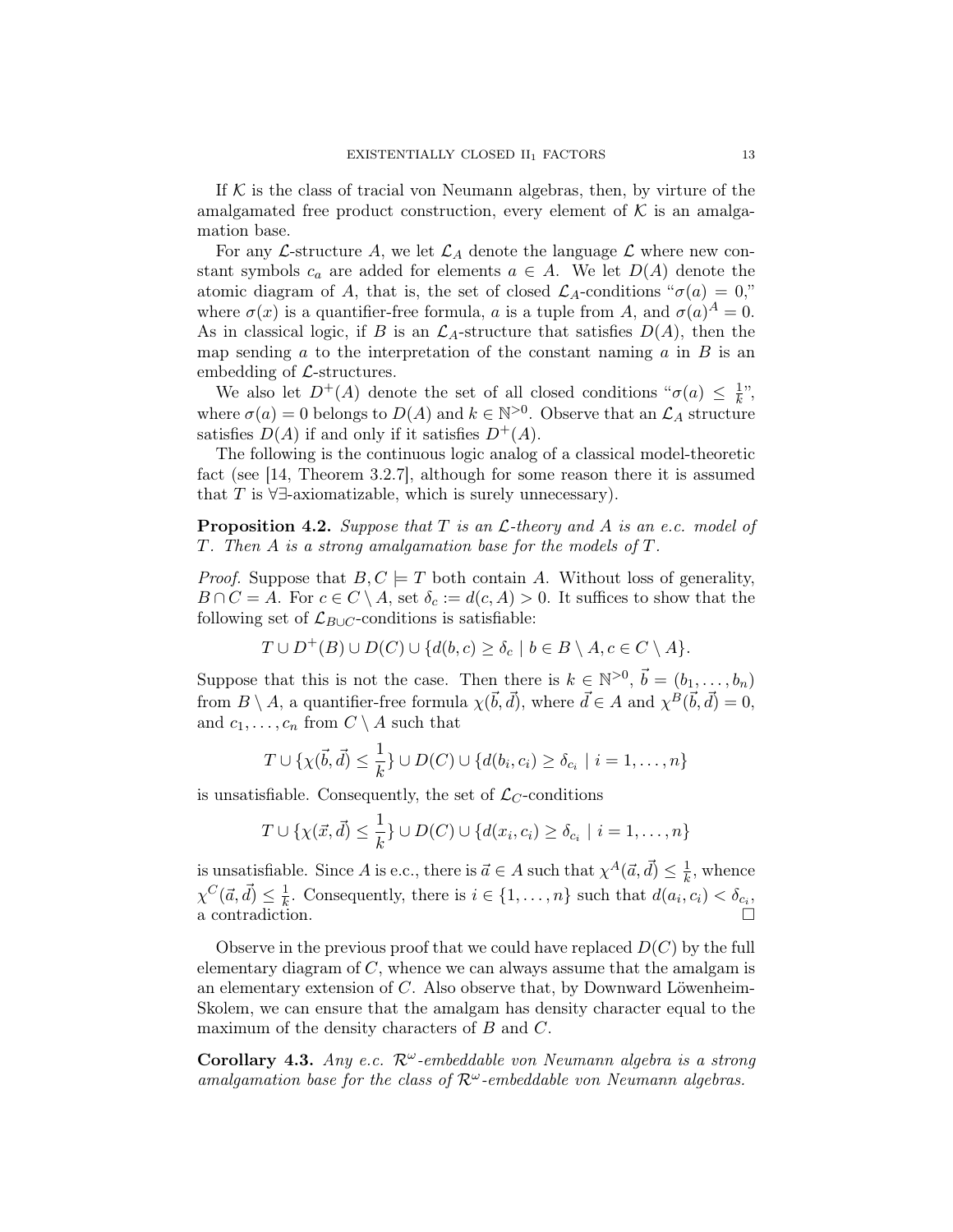We should compare this result with the difficult result of [6] that if  $M_i$  are  $\mathcal{R}^{\omega}$ -embeddable II<sub>1</sub> factors for  $i = 1, 2$ , then the amalgamated free product  $M_1 *_{\mathcal{R}} M_2$  is also  $\mathcal{R}^{\omega}$ -embeddable. This is the best such result known in the sense that if one replaces  $\mathcal R$  by another  $\mathcal R^\omega$ -embeddable tracial von Neumann algebra, then it is unknown whether or not the amalgamated free product is  $\mathcal{R}^{\omega}$ -embeddable.

Question 4.4. Is every model of Th $\forall (\mathcal{R})$  an amalgamation base?

### 5. Infinitely generic structures

In this section, we assume that  $\mathcal K$  is an inductive class of  $\mathcal L$ -structures. We will prove the existence of a very natural subclass of  $K$ , the so-called *infinitely generic* elements of  $K$ , which can be characterized as the unique maximal subclass of  $K$  that is model-complete and model-consistent with  $K$ . These structures will turn out to be existentially closed elements of  $K$ . Our treatment of infinitely generic structures in continuous logic is inspired by the classical treatment of this topic presented in [13]. For the sake of simplicity, we work in the bounded continuous logic of [3], where all predicates and formulae take values in  $[0, 1]$  (although we apply the general theory to the unbounded case of tracial von Neumann algebras).

We arrive at the class of infinitely generic structures via *infinite forcing*. For  $M \in \mathcal{K}$ ,  $\sigma$  a restricted  $\mathcal{L}_M$  sentence in prenex normal form (see [3, Section 6]),  $\bowtie \in \{<,\leq, >,\geq\}$ , and  $r \in [0,1]$ , we define the relations  $M \Vdash (\sigma \bowtie r)$ recursively on the complexity of  $\sigma$ :

- If  $\sigma$  is quantifier-free, then  $M \Vdash (\sigma \bowtie r)$  iff  $\sigma^M \bowtie r$ .
- Suppose that  $\sigma = \inf_x \varphi(x)$ . Then:
	- $M \Vdash (\sigma < r)$  iff there is  $a \in M$  such that  $M \Vdash (\varphi(a) < r)$ .
	- $M \Vdash (\sigma \leq r)$  iff  $M \Vdash (\sigma \lt r')$  for every  $r' > r$ .
	- $M ⊢ (σ ≥ r)$  iff there does not exist  $N ∈ K$  with  $N ⊇ M$  and  $a \in N$  such that  $N \Vdash (\varphi(a) < r)$ .
	- $-M \Vdash (\sigma > r)$  iff  $M \Vdash (\sigma \geq r')$  for some  $r' > r$ .
- Suppose that  $\sigma = \sup_x \varphi(x)$ . Then:
	- $-M \Vdash (\sigma \leq r)$  iff for there does not exist  $N \in \mathcal{K}$  with  $N \supseteq M$ and  $a \in N$  such that  $N \Vdash (\varphi(a) > r)$ .
	- $M \Vdash (\sigma < r)$  iff  $M \Vdash (\sigma \leq r')$  for some  $r' < r$ .
	- $-M \Vdash (\sigma > r)$  iff there is  $a \in M$  such that  $M \Vdash (\varphi(a) > r)$ .
	- $M \Vdash (\sigma \geq r)$  iff  $M \Vdash (\sigma > r')$  for all  $r' < r$ .

The next three lemmas are routine and are left to the reader.

**Lemma 5.1.** Suppose that  $M \in \mathcal{K}$ ,  $\sigma$  is a restricted  $\mathcal{L}_M$  sentence in prenex normal form and  $r, s \in [0, 1]$  are such that  $r < s$ . Then:

- (1) If  $\bowtie \in \{ \lt, \leq \}$  and  $M \Vdash (\sigma \bowtie r)$ , then  $M \Vdash (\sigma \bowtie s)$ .
- (2) If  $\bowtie \in \{>, \geq\}$  and  $M \Vdash (\sigma \bowtie s)$ , then  $M \Vdash (\sigma \bowtie r)$ .

**Lemma 5.2.** Suppose that  $M \in \mathcal{K}$ ,  $\sigma$  is a restricted  $\mathcal{L}_M$  sentence in prenex normal form and  $r \in [0,1]$ .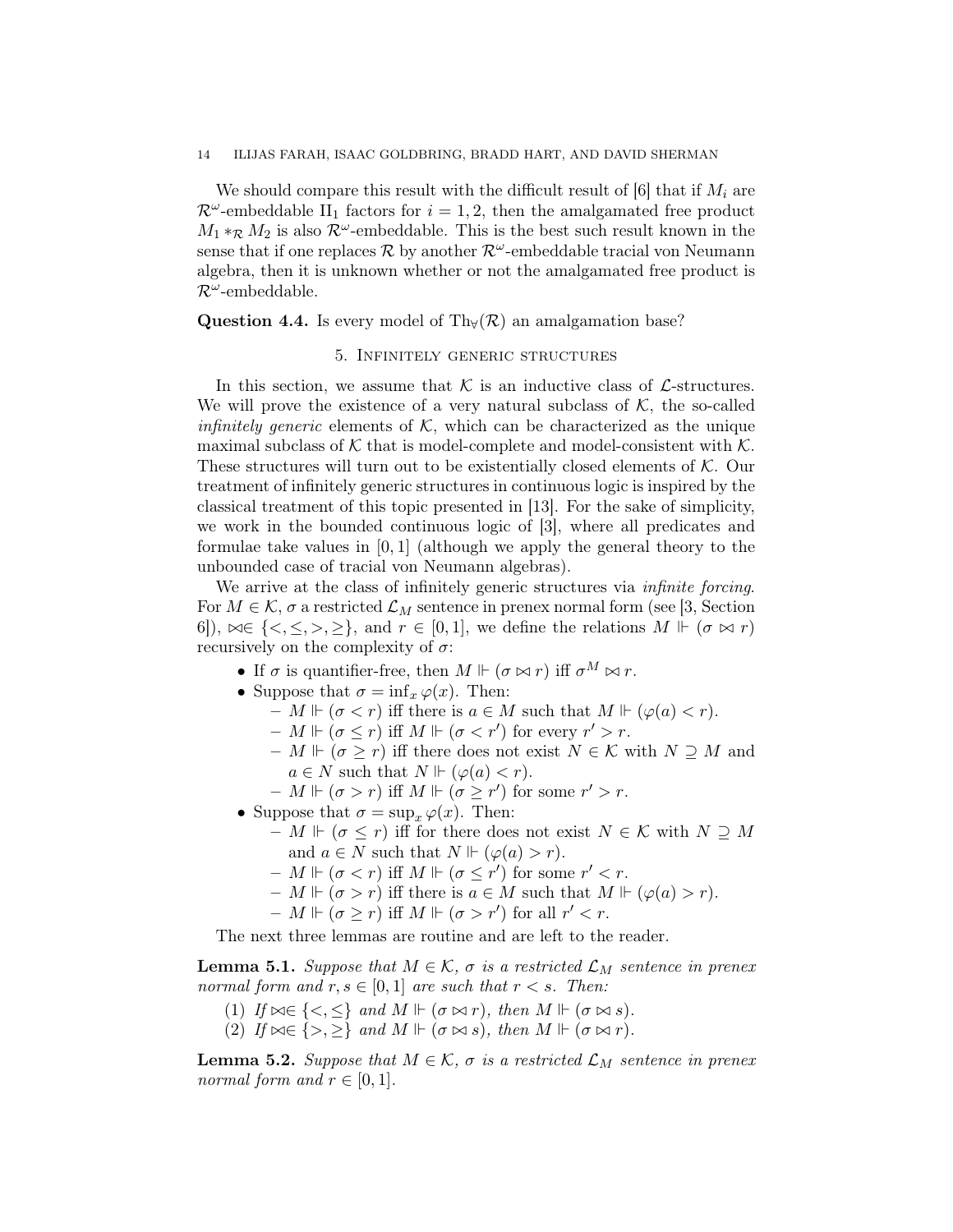(1) If 
$$
M \Vdash (\sigma < r)
$$
, then  $M \Vdash (\sigma \leq r)$ .

(2) If  $M \Vdash (\sigma > r)$ , then  $M \Vdash (\sigma > r)$ .

**Lemma 5.3.** Suppose that  $M \in \mathcal{K}$ ,  $\sigma$  is a restricted  $\mathcal{L}_M$  sentence in prenex normal form, and  $r, s \in [0,1]$ . If  $\bowtie \in \{<,\leq\}$  and  $\bowtie \in \{>,\geq\}$  are such that  $M \Vdash (\sigma \bowtie r)$  and  $M \Vdash (\sigma \bowtie' s)$ , then  $s \leq r$ .

**Definition 5.4.** Suppose that  $M \in \mathcal{K}$  and  $\sigma$  is a restricted  $\mathcal{L}_M$  sentence in prenex normal form. We then define:

- $V^M(\sigma) := \inf\{r : M \Vdash (\sigma < r)\} = \inf\{r : M \Vdash (\sigma \leq r)\}.$
- $v^M(\sigma) := \sup\{r : M \Vdash (\sigma > r)\} = \sup\{r : M \Vdash (\sigma \geq r)\}.$

We refer to  $V^M(\sigma)$  and  $v^M(\sigma)$  as the upper and lower forcing values of  $\varphi$  in  $M$ .

By Lemma 5.3, we see that  $v^M(\sigma) \leq V^M(\sigma)$  for any restricted  $\mathcal{L}_M$ sentence  $\sigma$ .

**Lemma 5.5.** Suppose that  $M, N \in \mathcal{K}$  are such that  $M \subseteq N$  and  $\sigma$  is a restricted  $\mathcal{L}_M$  sentence in prenex normal form. Then  $v^M(\sigma) \leq v^N(\sigma) \leq$  $V^N(\sigma) \leq V^M(\sigma)$ .

*Proof.* The proof is by induction on complexity of  $\sigma$ , the result being obvious for  $\sigma$  quantifier-free. Suppose first that  $\sigma = \inf_x \varphi(x)$ . Suppose that  $M \Vdash$  $(\sigma \geq r)$ . If  $N \nvDash (\sigma \geq r)$ , then there is  $N' \in \mathcal{K}$ ,  $N' \supseteq N$  and  $a \in N'$  such that  $N' \Vdash (\varphi(a) < r)$ . Since  $M \subseteq N'$ , we have  $M \nvDash (\sigma \geq r)$ . It follows that  $v^M(\sigma) \le v^N(\sigma)$ . Now suppose that  $M \Vdash (\sigma \langle r \rangle)$ , so there is  $a \in M$  such that  $M \Vdash (\varphi(a) < r)$ . By induction, we have  $V^N(\varphi(a)) \leq r$ . Fix  $\epsilon > 0$ . Then  $N \Vdash (\varphi(a) < r + \epsilon)$ , whence  $N \Vdash (\sigma < r + \epsilon)$ . Since  $\epsilon > 0$  was arbitrary, we have  $V^N(\sigma) \leq r$ . It follows that  $V^N(\sigma) \leq V^M(\sigma)$ .

The proof for the case  $\sigma = \sup_x \varphi(x)$  is similar.

**Definition 5.6.** We say that  $M \in \mathcal{K}$  is *infinitely generic* if, for every restricted  $\mathcal{L}_M$  sentence  $\sigma$  in prenex normal form, we have  $v^M(\sigma) = V^M(\sigma)$ .

**Proposition 5.7.** For every  $M \in \mathcal{K}$ , there is  $N \in \mathcal{K}$  with  $M \subseteq N$  such that N is infinitely generic.

*Proof.* Suppose that  $\sigma$  is a restricted  $\mathcal{L}_M$  sentence in prenex normal form. We seek to find  $N \in \mathcal{K}$  with  $N \supseteq M$  such that N is generic for  $\sigma$ . Since any extension of N in K remains generic for  $\sigma$ , we can iterate this process to find an extension of M in K that is generic for every restricted  $\mathcal{L}_M$  sentence in prenex normal form. We can then iterate this procedure  $\omega$  many times to get a generic extension of M.

If M is generic for  $\sigma$ , we do nothing. Otherwise, we have  $v^M(\sigma) < V^M(\sigma)$ . Note that  $\sigma$  cannot be quantifier-free. Suppose first that  $\sigma = \inf_x \varphi(x)$ . Set r to be the midpoint of  $(v^M(\sigma), V^M(\sigma))$ . Since  $M \nvDash (\sigma > r)$ , we have  $N_0 \in \mathcal{K}$  with  $M \subseteq N_0$  and  $a \in N_0$  such that  $N \Vdash (\varphi(a) < r)$ . It follows that  $V^{N_0}(\sigma) - v^{N_0}(\sigma) \leq \frac{1}{2}$  $\frac{1}{2}(V^M(\sigma)-v^M(\sigma))$ . If  $N_0$  is generic for  $\sigma$ , then we are done. Otherwise, by the same argument, there is  $N_1 \in \sigma$  with  $N_0 \subseteq N_1$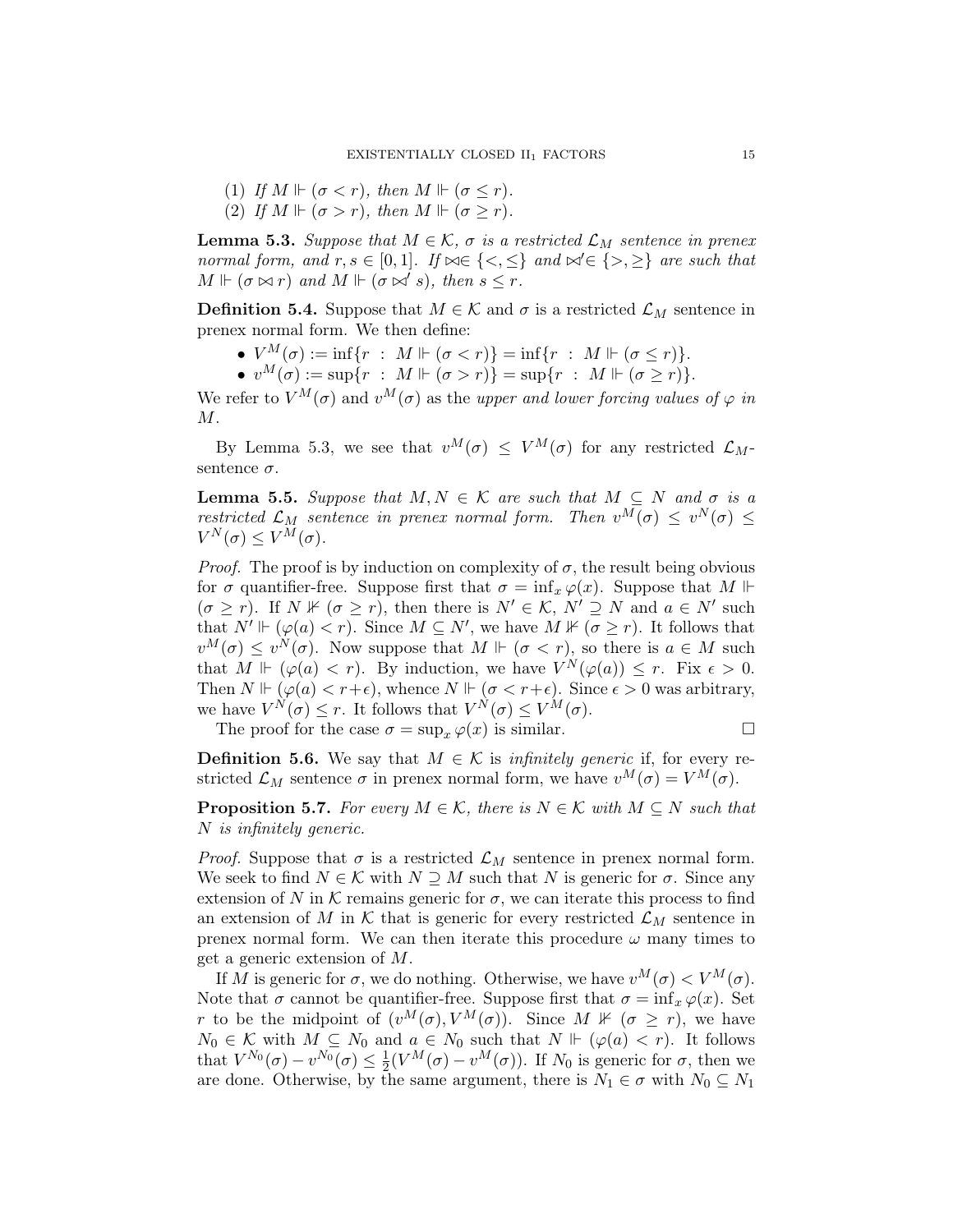and  $V^{N_1} - v^{N_1}(\sigma) \leq \frac{1}{2}$  $\frac{1}{2}(V^{N_0}(\sigma)-v^{N_0}(\sigma)).$  If in this process we ever reach a generic for  $\sigma$  extension of M, then we are done. Otherwise,  $N := \bigcup_i N_i$  is a generic for  $\sigma$  extension of M.

Now suppose that  $\sigma = \sup_x \varphi(x)$  and let r be as in the previous paragraph. Since M  $\mathbb{K}$  ( $\sigma \leq r$ ), there is  $N \in \mathcal{K}$  with  $M \subseteq N$  and  $a \in N$  such that  $N \Vdash (\varphi(a) > r)$ . Now proceed as in the previous paragraph.

The following characterization of infinitely generic structures relating forcing and truth is crucial.

**Proposition 5.8.** Suppose that  $M \in \mathcal{K}$ . Then M is infinitely generic if and only if, for every restricted  $\mathcal{L}_M$ -sentence  $\sigma$ , every  $r \in [0,1]$  and every  $\bowtie \in \{<,\leq,>,\geq\},$  we have

$$
M \Vdash (\sigma \bowtie r) \Leftrightarrow \sigma^M \bowtie r. \quad (\dagger)
$$

*Proof.* We treat the "if" direction first. Fix a restricted  $\mathcal{L}_M$ -sentence  $\sigma$ and suppose, aiming for a contradiction, that  $v^M(\sigma) < V^M(\sigma)$ . Fix  $r \in$  $(v^M(\sigma), V^M(\sigma))$ . Since  $M \nvDash (\sigma \geq r)$ , by (†), we have  $\sigma^M < r$ . By (†) again, we see that  $M \Vdash (\sigma < r)$ , contradicting  $r < V^M(\sigma)$ .

We now prove the "only if" direction by induction on complexity of  $\sigma$ . As usual, the quantifier-free case is trivial and we only treat the case  $\sigma =$ inf<sub>x</sub>  $\varphi(x)$ . The equivalence in (†) is clear when  $\bowtie \in \{<,\leq\}$ . To finish, it suffices to prove that (†) holds for  $\bowtie$  equalling  $\geq$ . Suppose that  $M \Vdash (\sigma \geq r)$ and yet  $\sigma^M < r$ . Then by induction we have that  $M \Vdash (\varphi(a) < r)$  for some  $a \in M$ , a contradiction. If  $M \nvDash (\sigma \geq r)$ , then  $V^M(\sigma) = v^M(\sigma) < r$ , whence  $M \Vdash (\sigma \lt r)$  and hence  $\sigma^M \lt r$ .

Let  $\mathcal G$  denote the collection of infinitely generic members of  $\mathcal K$ .

**Corollary 5.9.** If  $M \in \mathcal{G}$ , then for every restricted  $\mathcal{L}_M$  sentence  $\sigma$ , we have  $v^M(\sigma) = V^M(\sigma) = \sigma^M$ .

**Proposition 5.10.** If  $M, N \in \mathcal{G}$  and  $M \subseteq N$ , then  $M \preceq N$ .

*Proof.* If  $\sigma$  is a restricted  $\mathcal{L}_M$  sentence in prenex normal form, then  $\sigma^M = \sigma^N$ by Lemma 5.5 and Corollary 5.9. It remains to notice that the restricted formulae are dense in the set of all formulae.  $\Box$ 

**Proposition 5.11.** If  $M \in \mathcal{G}$ , then M is e.c. for K.

*Proof.* It is enough to check the condition for the case that  $\varphi$  is restricted quantifier-free. In that case, suppose  $b \in M$  and  $N \in \mathcal{K}$  is such that  $M \subseteq N$ . Take  $N' \in \mathcal{G}$  such that  $N \subseteq N'$ . Observe that

$$
(\inf_x \varphi(x,b))^{N'} \leq (\inf_x \varphi(x,b))^N \leq (\inf_x \varphi(x,b))^M.
$$

However, by the preceding Proposition,  $(\inf_x \varphi(x, b))^M = (\inf_x \varphi(x, b))^{N'}$ , whence  $(\inf_x \varphi(x, b))^M = (\inf_x \varphi(x, b))^N$ .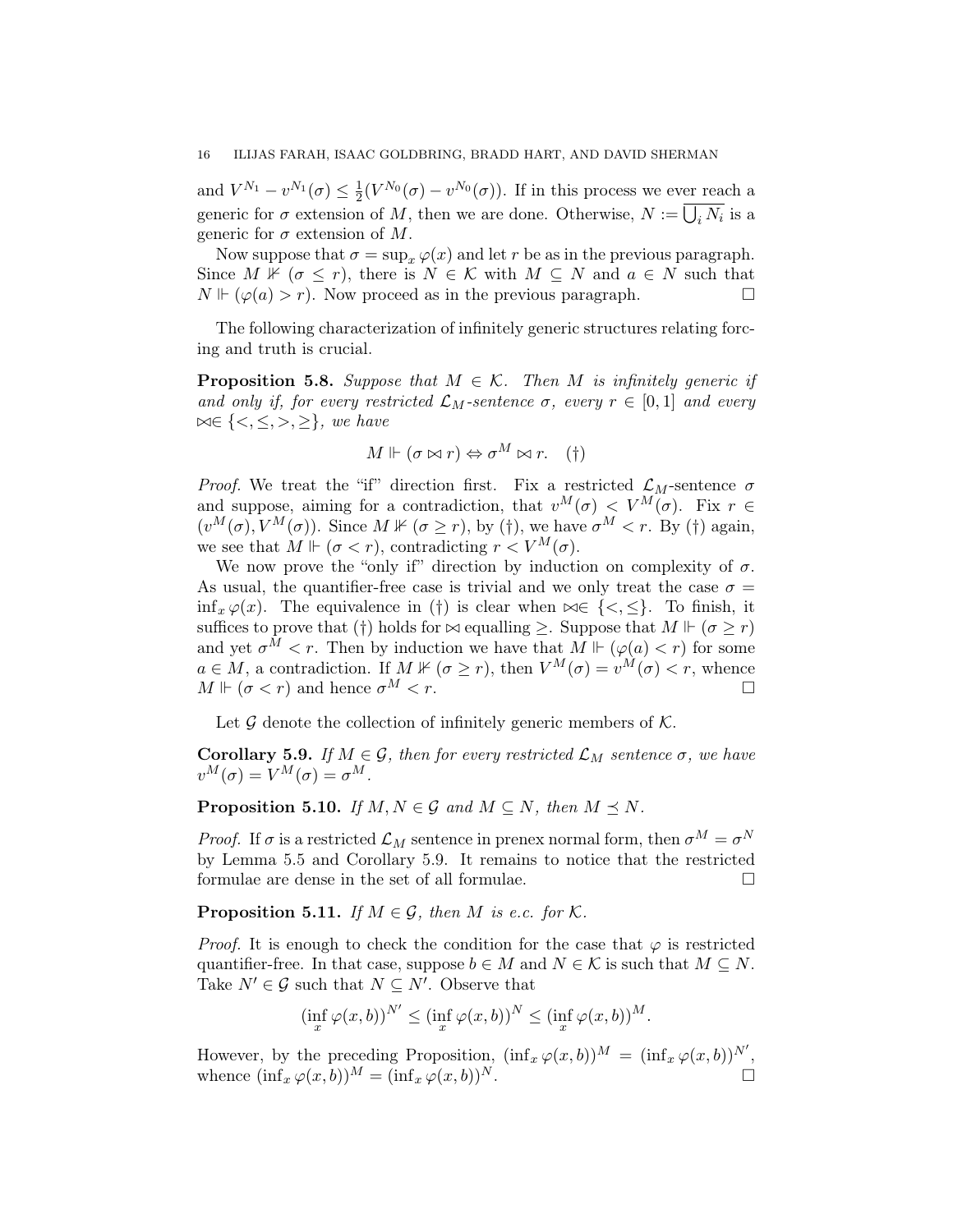**Proposition 5.12** (Uniform Continuity of Forcing). For any  $\mathcal{L}$ -formula  $\sigma(x)$ and any  $\epsilon > 0$ , there is  $\delta > 0$  such that, for any  $M \in \mathcal{K}$  and any tuples  $a, a' \in$ M, if  $d(a, a') < \delta$ , then  $|V^M(\sigma(a)) - V^M(\sigma(a'))|, |v^M(\sigma(a)) - v^M(\sigma(a'))| < \epsilon$ .

*Proof.* By induction on the complexity of  $\sigma$ , the case of quantifier-free  $\sigma$ being trivial. Suppose that  $\sigma(x) = \inf_y \varphi(x, y)$ . Let  $\Delta_{\varphi}^f$  be a modulus of uniform continuity for forcing for  $\varphi$ . Suppose that  $M \in \mathcal{K}$ ,  $a, a' \in M$ are within  $\Delta^f_\varphi(\epsilon)$  and  $M \not\Vdash (\sigma(a) \geq r)$ . Then there is  $N \in \mathcal{K}$ ,  $M \subseteq N$ , and  $b \in N$  such that  $N \Vdash (\varphi(a, b) < r)$ . By definition of  $\Delta_{\varphi}^f$ , we have  $N \Vdash (\varphi(a',b) < r + \epsilon)$ , so  $M \nvDash (\sigma(a) \geq r + \epsilon)$ . By symmetry, it follows that  $|v^M(\sigma(a) - v^M(\sigma(a'))| < \epsilon$ . The other proofs are similar.

**Proposition 5.13.**  $\mathcal G$  is an inductive class.

*Proof.* Suppose that  $(M_\alpha : \alpha < \lambda)$  is a chain from  $\mathcal G$  and  $M = \bigcup_{\alpha < \lambda} M_\alpha$ . Since K is inductive, we have  $M \in \mathcal{K}$ . Now suppose that  $\sigma(a)$  is a restricted  $\mathcal{L}_M$  sentence. Fix  $\epsilon > 0$ . Choose  $\delta > 0$  to witness uniform continuity of forcing for  $\sigma(x)$  and  $\epsilon$ . Take  $\alpha < \lambda$  and  $a' \in M_\alpha$  such that  $d(a, a') < \delta$ . Then:

$$
V^M(\sigma(a)) - v^M(\sigma(a)) \le 2\epsilon + (V^M(\sigma(a')) - v^M(\sigma(a'))) = 2\epsilon,
$$

where the last equality holds as  $M_{\alpha}$  is generic for  $\sigma(a')$ . Let  $\epsilon$  go to 0.  $\square$ 

**Proposition 5.14.** Suppose that  $C$  is a subclass of  $K$  such that:

- $\mathcal C$  is model-consistent with  $\mathcal K$ , and
- C is model-complete.

Then  $C \subseteq \mathcal{G}$ .

*Proof.* Fix  $M_0 \in \mathcal{C}$ ; we want  $M_0 \in \mathcal{G}$ . We prove by induction on complexity of  $\sigma$  that  $M_0$  is generic for  $\sigma$ . Suppose first that  $\sigma = \inf_x \varphi(x)$ ; we want  $M_0$ generic for  $\sigma$ . Suppose this is not the case and take  $r \in (v^{M_0}(\sigma), V^{M_0}(\sigma))$ . Since  $M_0 \nVdash (\sigma \geq r)$ , there is  $N \in \mathcal{K}$  with  $N \supseteq M_0$  and  $a \in N$  such that  $N \Vdash (\varphi(a) < r)$ . Take  $M_1 \in \mathcal{C}$  with  $M \supseteq N$ , so  $M_1 \Vdash (\varphi(a) < r)$ . Since  $M_1$ is generic,  $\varphi^{M_1}(a) < r$ , whence  $\sigma^{M_1} < r$ . Take  $M_2 \in \mathcal{G}$  with  $M_2 \supseteq M_1$  and  $M_3 \in \mathcal{C}$  with  $M_3 \supseteq M_2$  and so on... Let M denote the union of the chain. Since both  $\mathcal C$  and  $\mathcal G$  are model-complete classes, each  $M_i$  is an elementary substructure of M. In particular,  $\sigma^{M_0} = \sigma^{M} = \sigma^{M_1} < r$ , whence there is  $b \in M_0$  such that  $\varphi^{M_0}(b) < r$ . Since we already know that  $M_0$  is generic for  $\varphi(b)$ , we have that  $M_0 \Vdash (\varphi(b) < r)$ , whence  $M_0 \Vdash (\sigma < r)$ , a contradiction. The proof is similar for  $\sigma = \sup_x \varphi(x)$ .

**Corollary 5.15.** G is the unique maximal subclass of  $K$  that is modelconsistent with  $K$  and model-complete.

**Proposition 5.16.** Suppose that  $M \in \mathcal{K}$  is such that  $M \preceq M'$  for all  $M' \in \mathcal{G}$ with  $M \subseteq M'$ . Then  $M \in \mathcal{G}$ .

*Proof.* This follows from the Proposition 5.14 by considering the class  $C :=$  $\mathcal{G} \cup \{M\}.$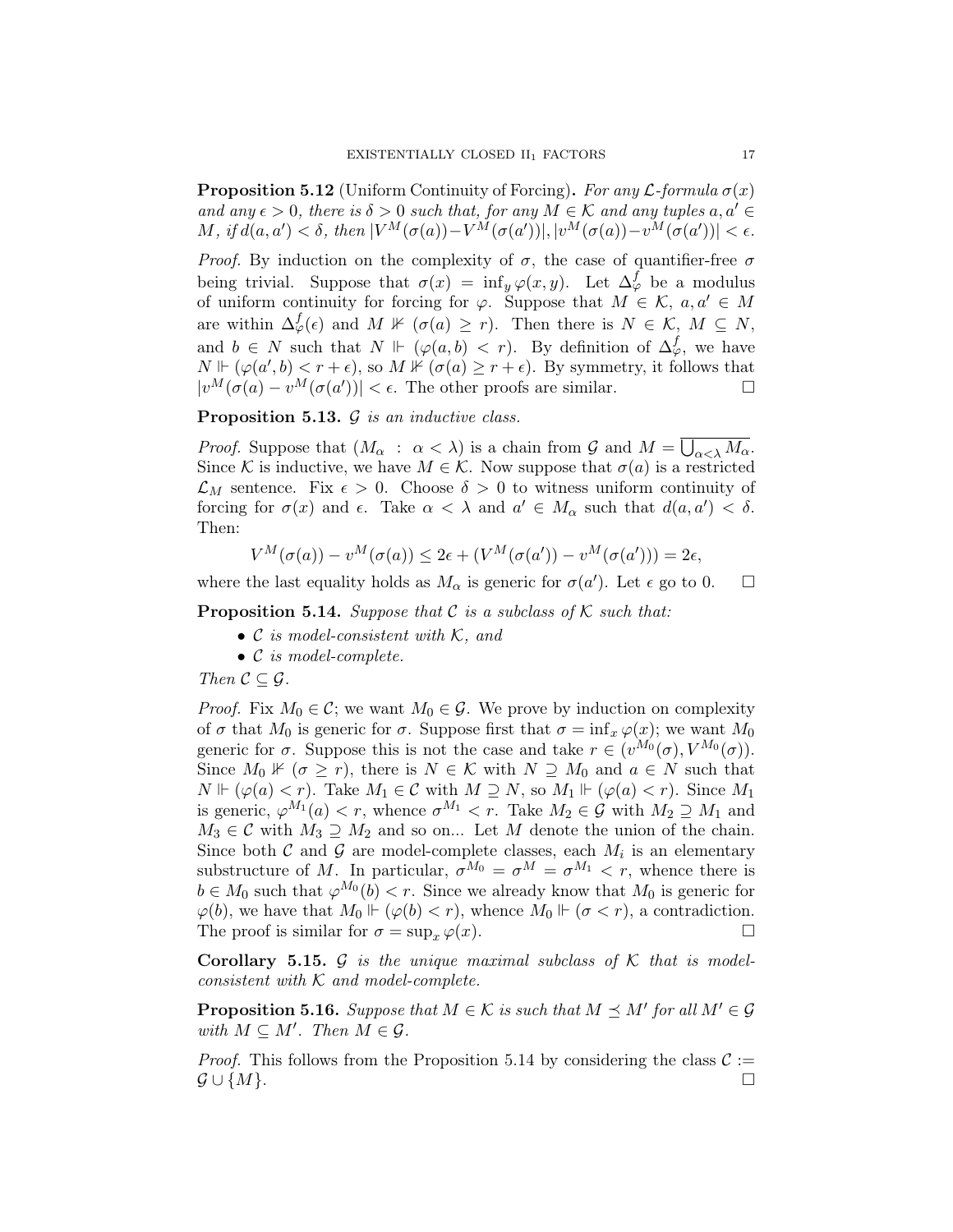**Proposition 5.17.** Suppose that  $\mathcal{K} = \text{Mod}(T)$  for some  $\forall \exists$ -axiomatizable theory T. Suppose that  $M \in \mathcal{K}$  and  $M' \in \mathcal{G}$  are such that  $M \preceq M'$ . Then  $M \in \mathcal{G}$ .

*Proof.* By the previous proposition, it is enough to show that if  $N \in \mathcal{G}$ also contains M, then  $M \preceq N$ . Since M is an e.c. model of T (being an elementary substructure of an e.c. model of T), we can find  $N' \in \mathcal{K}$  which amalgamates M' and N over M. Fix  $N'' \in \mathcal{G}$  extending N'. Then for any  $\mathcal{L}_M$  sentence  $\sigma$ , we have

$$
\sigma^M=\sigma^{M'}=\sigma^{N''}=\sigma^N. \quad \Box
$$

Corollary 5.18. Suppose that  $\mathcal{K} = \text{Mod}(T)$  for some  $\forall \exists$ -axiomatizable theory T. Then for every  $M \in \mathcal{K}$ , there is  $N \in \mathcal{G}$  with  $M \subseteq N$  and such that the density character of  $N$  equals the density character of  $M$ .

Proof. This is immediately from the previous proposition, Proposition 5.7, and Downward Löwenheim-Skolem.

Let  $T^g := Th(\mathcal{G})$ . We call  $T^g$  the *forcing companion* for T. The name is a good one:

# Proposition 5.19.  $T<sup>g</sup>$  is a companion operator.

*Proof.* Immediate from the fact that every element of  $G$  is existentially closed.  $\Box$ 

Recall that a theory  $T$  has the *joint embedding property* (JEP) if any two models of T can be simultaneously embedded into a third model of T. If T is complete, then T has JEP.

# **Lemma 5.20.**  $T^g$  is complete if and only if  $T$  has JEP.

*Proof.* If  $T<sup>g</sup>$  is complete, then  $T<sup>g</sup>$  has JEP; since T and  $T<sup>g</sup>$  have the same universal theories, it follows that  $T$  has JEP.

Conversely, suppose that T has JEP (whence it follows that  $T<sup>g</sup>$  has JEP); we must show that  $T^g$  is complete. Suppose  $\mathcal{M}, \mathcal{N} \in \mathcal{G}$ . Let  $\mathcal{A} \models T^g$  be such that  $M, N$  both embed into A. Let  $A_1 \in \mathcal{G}$  be such that A embeds into  $A_1$ . From model-completeness of G, we see that  $M, \mathcal{N} \preceq A_1$ , whence  $\mathcal{M} \equiv \mathcal{N}$ . It follows that  $T^g$  is complete.

We are now ready to show that the infinite forcing companion of  $Th_v(\mathcal{R})$ is Th $(\mathcal{R})$ .

## **Proposition 5.21.**  $\mathcal{R}$  is infinitely generic.

*Proof.* We prove, by induction on complexity of restricted  $L(\mathcal{R})$ -sentences  $\sigma$ , that  $v^{\mathcal{R}}(\sigma) = V^{\mathcal{R}}(\sigma) = \sigma^{\mathcal{R}}$ . This is clear for  $\sigma$  quantifier-free. Now suppose that  $\sigma = \inf_x \varphi(x, a)$ , where we display the parameters a coming from R. We first prove that  $V^{\mathcal{R}}(\sigma) \leq \sigma^{\mathcal{R}}$ . Suppose that  $\sigma^{\mathcal{R}} < r$ , so  $\varphi(b, a)^{\mathcal{R}} < r$  for some  $b \in \mathcal{R}$ . By the induction hypothesis,  $\mathcal{R} \Vdash (\varphi(b, a) < r)$ , so  $\mathcal{R} \Vdash (\sigma < r)$  and  $V^{\mathcal{R}}(\sigma) \leq r$ . We now prove that  $\sigma^{\mathcal{R}} \leq v^{\mathcal{R}}(\sigma)$ . Suppose that  $v^{\mathcal{R}}(\sigma) < r$ , so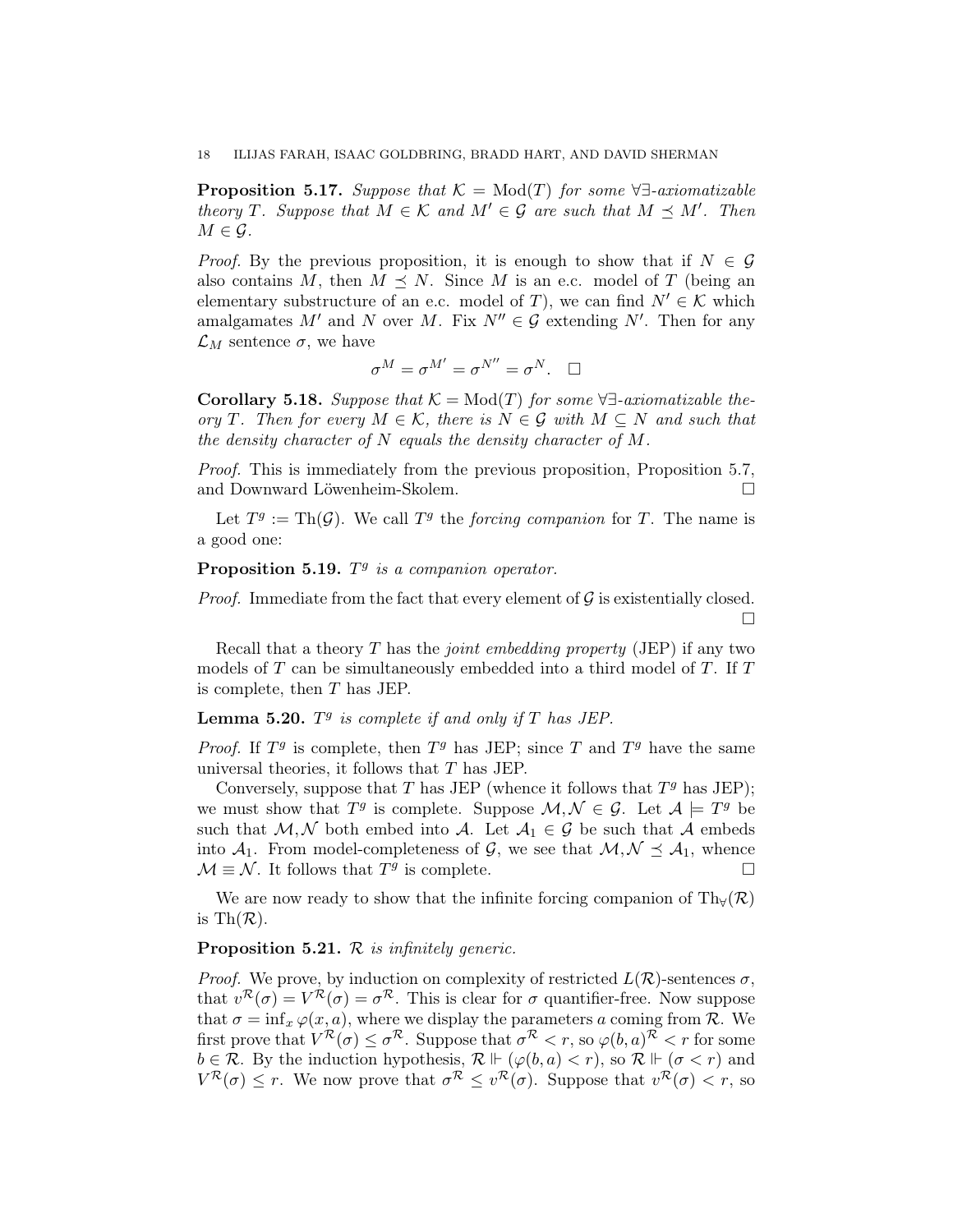$\mathcal{R} \nVdash (\sigma \geq r)$ . Then there is  $N \supseteq \mathcal{R}$  and  $b \in N$  such that  $N \Vdash (\varphi(b, a) < r)$ . Let  $N_1 \supseteq N$  be infinitely generic. Then

$$
\varphi(b,a)^{N_1} = V^{N_1}(\varphi(b,a)) \le V^N(\varphi(b,a)) < r.
$$

Let  $N_2 \preceq N_1$  contain R and b. Let  $j : N_2 \to \mathcal{R}^{\mathcal{U}}$  be an embedding. Then  $\varphi(j(b), j(a))^{\mathcal{R}^{\mathcal{U}}} < r$  whence  $\inf_{x} \varphi(x, j(a))^{\mathcal{R}^{\mathcal{U}}} < r$ . Since the induced embedding  $\mathcal{R} \hookrightarrow N_2 \hookrightarrow \mathcal{R}^{\mathcal{U}}$  is elementary, we have  $\sigma^{\mathcal{R}} = \inf_x \varphi(x, a)^{\mathcal{R}} < r$ .

The case that  $\sigma = \sup_x \varphi(x, a)$  is similar, but we include a proof for the sake of completeness. We first prove that  $\sigma^R \leq v^R(\sigma)$ . Suppose that  $v^{\mathcal{R}}(\sigma) < r$ . Then  $\mathcal{R} \not\Vdash (\sigma > r)$ , that is,  $\mathcal{R} \not\Vdash (\varphi(b, a) > r)$  for all  $b \in \mathcal{R}$ , that is,  $v^{\mathcal{R}}(\varphi(b,a)) \leq r$ . By the induction hypothesis,  $\varphi(b,a)^{\mathcal{R}} \leq r$  for all  $b \in \mathcal{R}$ , whence  $\sigma^{\mathcal{R}} \leq r$ . We now show that  $V^{\mathcal{R}}(\sigma) \leq \sigma^{\mathcal{R}}$ . Suppose that  $V^{\mathcal{R}}(\sigma) > r$ . Then  $\mathcal{R} \nvDash (\sigma \leq r)$ . Thus, there is  $N \supseteq \mathcal{R}$  and  $b \in N$  such that  $N \Vdash (\varphi(b, a) > r)$ . Let  $N_1 \supseteq N$  be infinitely generic. Then

$$
\varphi(b,a)^{N_1} = v^{N_1}(\varphi(b,a)) \ge v^N(\varphi(b,a)) \ge r.
$$

Let  $N_2 \preceq N_1$  contain R and b. Let  $j : N_2 \to \mathcal{R}^{\mathcal{U}}$  be an embedding. Then  $\varphi(j(b), j(a))^{\mathcal{R}^{\mathcal{U}}} \geq r$ , whence  $\sup_x \varphi(x, j(a))^{\mathcal{R}^{\mathcal{U}}} \geq r$ . As before, that means that  $\sigma^{\mathcal{R}} = \sup_x \varphi(x, a)^{\mathcal{R}} \geq r$ .

Corollary 5.22. If  $T = Th_{\forall}(\mathcal{R})$ , then  $T^g = Th(\mathcal{R})$ .

*Proof.* Since T has JEP,  $T<sup>g</sup>$  is complete; since  $\mathcal{R} \models T<sup>g</sup>$ , it follows that  $T^g = \text{Th}(\mathcal{R}).$ 

Corollary 5.23. Every  $\mathcal{R}^{\omega}$  embeddable  $\text{II}_1$  factor is contained in an e.c. model of  $\text{Th}(\mathcal{R})$ .

*Proof.* Let M be an  $\mathcal{R}^{\omega}$ -embeddable II<sub>1</sub> factor. Then there is infinitely generic N with  $M \subseteq N$ . But since  $T^g = \text{Th}(\mathcal{R})$ , it follows that  $N \equiv \mathcal{R}$ .  $\Box$ 

If we knew that  $\text{Th}(\mathcal{R})$  were  $\forall \exists$ -axiomatizable, then the previous corollary would be immediate.

Corollary 5.24. There are continuum many nonisomorphic e.c. models of  $\text{Th}(\mathcal{R})$ .

*Proof.* Combine the previous corollary with Fact 1.2.  $\Box$ 

## 6. Finitely generic structures

There is another kind of model-theoretic forcing that is more in the spirit of Cohen's original notion of forcing which is often called finite (model-theoretic) forcing. This forcing was adapted to the continuous setting in [4] and we only recall the basic setup in order to give context to our results.

We work in a countable signature  $\mathcal L$  and add countably many new constant symbols C to the language. We fix a class K of structures and let  $\mathcal{K}(C)$ denote the class of all structures  $(M, a_c)_{c \in C_0}$ , where  $C_0$  is a finite subset of C. We treat such structures as  $\mathcal{L}(C_0)$ -structures in the natural way.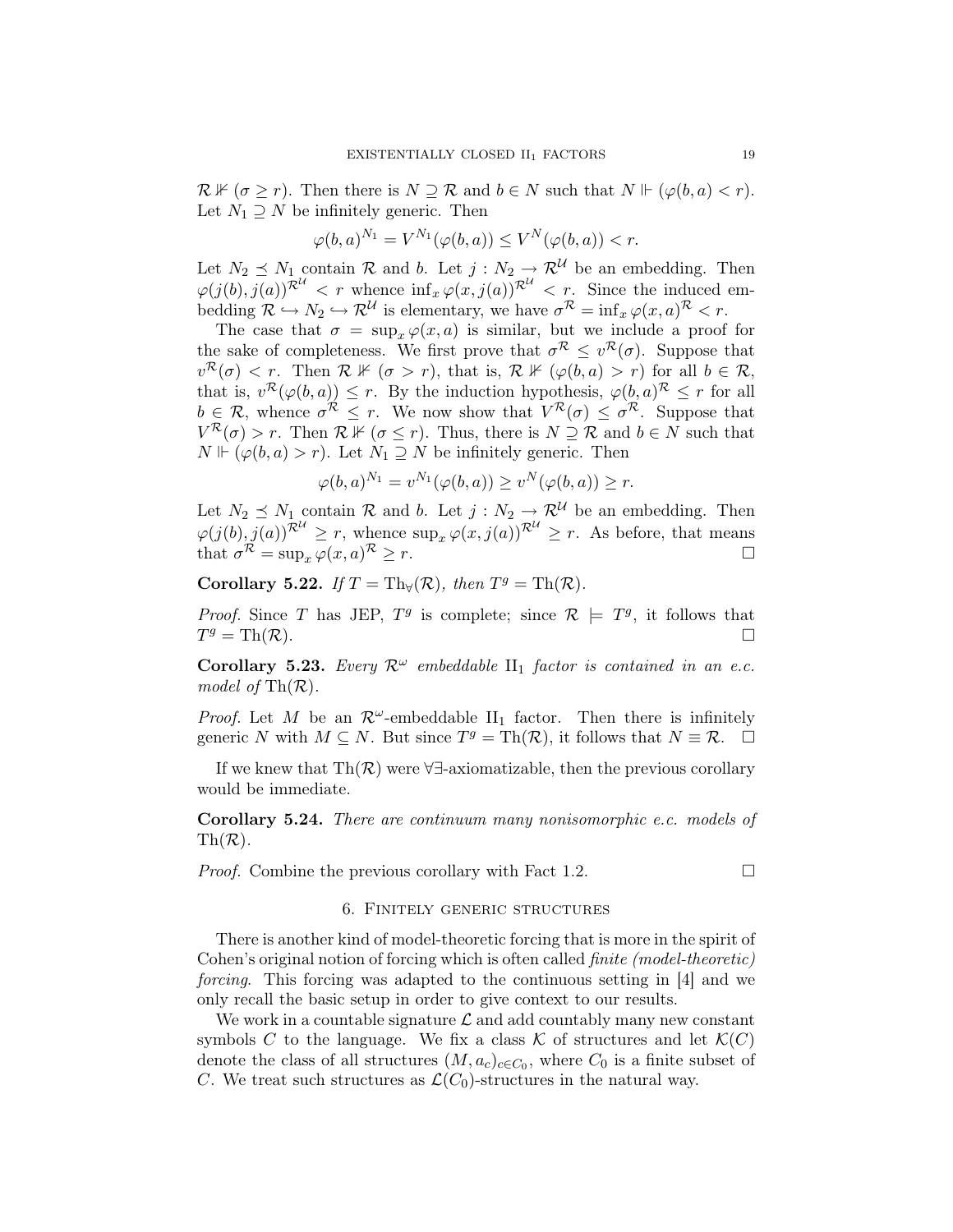Conditions are finite sets of the form  $\{\varphi_1 < r_1, \ldots, \varphi_n < r_n\}$ , where each  $\varphi_i$  is an atomic  $\mathcal{L}(C)$ -sentence and such that there is  $M \in \mathcal{K}(C)$  such that  $\varphi_i^M \leq r_i$  for each  $i = 1, ..., n$ . The partial order on conditions is reverse inclusion. If p is a condition and  $\varphi$  is an atomic sentence of  $\mathcal{L}(C)$ , we define  $f_p(\varphi) := \min\{r \leq 1 \mid \varphi < r \in p\}$ , with the understanding that  $\min(\emptyset) = 1$ . For a condition p and an  $\mathcal{L}(C)$ -sentence  $\varphi$ , we define the value  $F_p(\varphi) \in [0,1]$ by induction on  $\varphi$ .

- $F_p(\varphi) = f_p(\varphi)$  if  $\varphi$  is atomic.
- $F_p(\neg \varphi) = \neg \inf_{q \supseteq p} F_q(\varphi)$ .
- $\bullet$   $F_p(\frac{1}{2}$  $\frac{1}{2}\varphi)=\frac{1}{2}(\varphi).$
- $F_p(\varphi + \psi) = F_p(\varphi) + F_p(\psi)$ . (Truncated addition)
- $F_p(\inf_x \varphi(x)) = \inf_{c \in C} F_p(\varphi(c)).$

In the second item above,  $\neg$  is an abbreviation for truncated subtraction, that is, if  $r \in [0,1]$ , then  $\neg r := \max(1-r,0)$ . If  $r \in \mathbb{R}$  and  $F_p(\varphi) < r$ , we say that p forces that  $\varphi < r$ , and write  $p \Vdash \varphi < r$ .

**Definition 6.1.** We say that a nonempty set  $G$  of conditions is *generic* if the union of two elements of G is once again an element of G and for every  $\mathcal{L}(C)$ sentence  $\varphi$  and every  $r > 1$ , there is  $p \in G$  such that  $F_p(\varphi) + F_p(\neg \varphi) < r$ .

If G is generic and  $\varphi$  is an  $\mathcal{L}(C)$ -sentence, set  $\varphi^G := \inf_{p \in G} F_p(\varphi)$ . We should also say that generic sets exist; in fact, any condition is contained in a generic set by [4, Proposition 2.12].

The following result is the combination of Lemma 2.16 and Theorem 2.17 in  $|4|$ .

**Theorem 6.2** (Generic Model Theorem). Let  $M_0^G$  denote the term algebra  $\mathcal{T}(C)$  equipped with the natural interpretation of the function symbols and interpreting the predicate symbols by  $P^{M_0^G}(\vec{\tau}) := P(\vec{\tau})^G$ . Let  $M^G$  be the completion of  $M_0^G$ . Then  $M^G$  is an  $\mathcal{L}(C)$ -structure such that, for all  $\mathcal{L}(C)$ sentences  $\varphi$ , we have  $\varphi^{M^G} = \varphi^G$ .

We say that an  $\mathcal{L}$ -structure N is *finitely generic for*  $\mathcal{K}$  if there is a generic G such that M is isomorphic to the L-reduct of  $M<sup>G</sup>$ . Note that finitely generic structures exist as generic sets of conditions exist. Finitely generic structures are existentially closed.

Let  $T<sup>f</sup>$  denote the theory of the class of finitely generic models of T. Then  $T<sup>f</sup>$  is a companion operator for T, called the *finite forcing companion*, and is complete if and only if T has JEP. (See Chapter 5 of [13] for the proofs of these claims in the classical case.)

**Proposition 6.3.** Suppose that  $M, N \in \mathcal{K}$ ,  $M \subseteq N$ , and M is existentially closed in N. If N is finitely generic for K, then M is finitely generic for K.

*Proof.* See [13, Proposition 5.15] for a proof in the classical case.

**Corollary 6.4.** R is finitely generic and  $\text{Th}(\mathcal{R})$  is the finite forcing companion of Th $_{\forall}(\mathcal{R}).$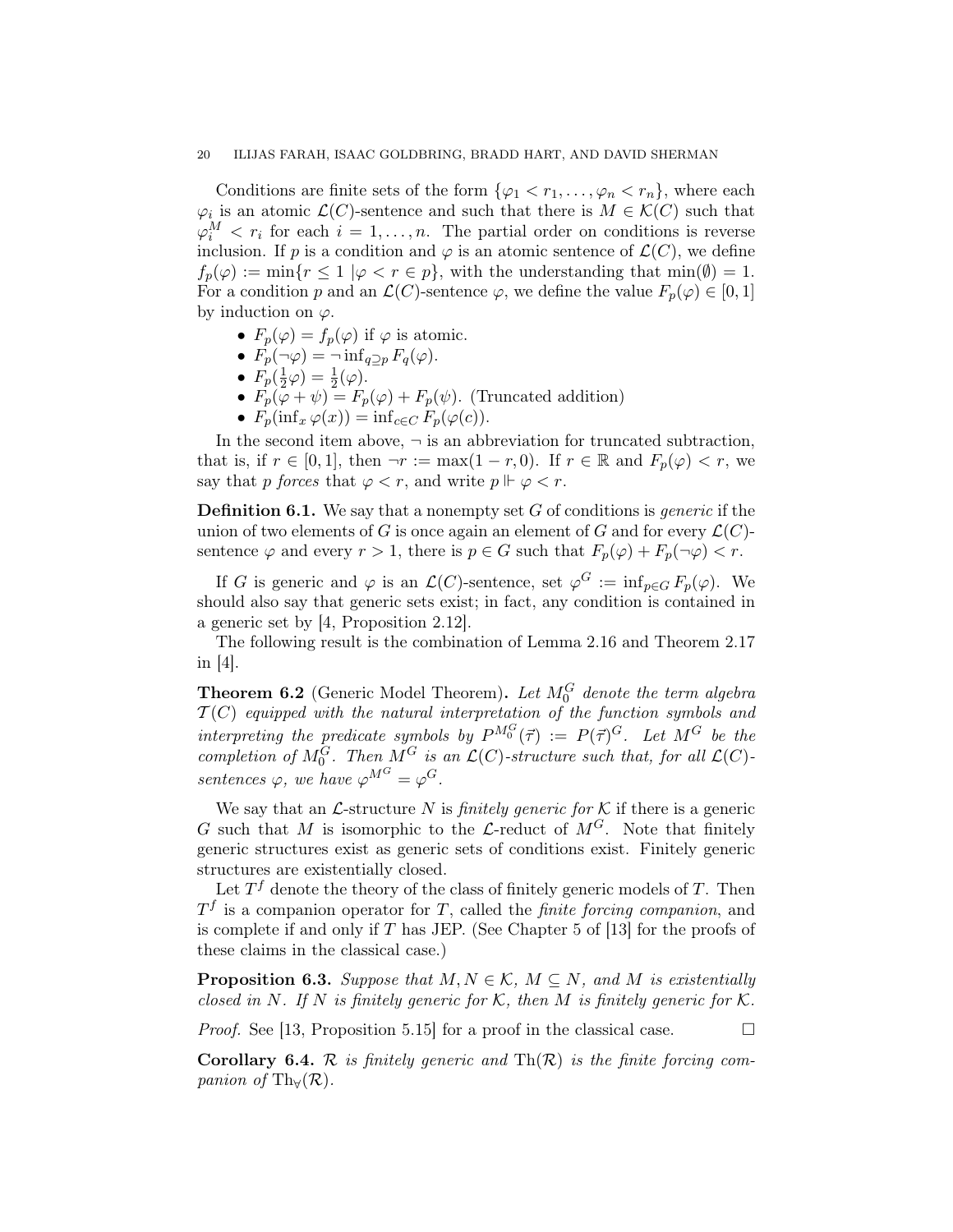*Proof.* Suppose that M is a finitely generic model of Th<sub>∀</sub>( $\mathcal{R}$ ). Then M is e.c., whence a II<sub>1</sub> factor. Since  $R$  embeds into M and is e.c., we have that  $\mathcal R$  is finitely generic. The second claim follows from the fact that the forcing companion is complete whenever the original theory has JEP.  $\Box$ 

Hodges' book [14] describes the finitely generic models being at the "thin" end of the spectrum of e.c. models while the infinitely generic ones are at the "fat" end. It is thus interesting that in the case of  $Th(\mathcal{R})$ , we have the prime model being both finitely and infinitely generic while simultaneously having a plethora of infinitely generic models (and yet not being model complete).

#### **REFERENCES**

- [1] C. Anantharaman-Delaroche, Amenable correspondences and approximation properties for von Neumann algebras, Pacific J. Math. **171** (1995), no. 2, 309-341.
- [2] H. Behncke, Generators of finite W<sup>\*</sup>-algebras, Tohoku Math. Journ. 24 (1972), 401-408.
- [3] I. Ben Yaacov, A. Berenstein, C. W. Henson, and A. Usvyatsov, Model theory for metric structures, Model theory with applications to algebra and analysis. 2, pgs. 315-427, London Math. Soc. Lecture Note Ser. (350), Cambridge Univ. Press, Cambridge, 2008.
- [4] I. Ben Yaacov and J. Iovino, Model theoretic forcing in analysis, Annals of Pure and Applied Logic 158 (2009), 163-174.
- [5] N. Brown, *Topological dynamical systems associated to* II<sub>1</sub> factors, Adv. Math. 227 (2011), 1665-1699.
- [6] N. Brown, K. Dykema, K. Jung, Free entropy in amalgamated free products, Proc. London Math. Soc. 97 (2008), 339-367.
- [7] A. Cones, *Almost periodic states and factors of type*  $\text{III}_1$ , J. Functional Analysis 16 (1974), 415-445.
- [8] I. Goldbring, B. Hart, T. Sinclair, The theory of tracial von Neumann algebras does not have a model companion, Journal of Symbolic Logic 78 (2013), 1000-1004.
- [9] I. Farah, Absoluteness, truth, and quotients, Proceedings of the IMS Workshop on Infinity and Truth (C.T. Chong et al., eds.), World Scientific, 1-24.
- [10] I. Farah, B. Hart, and D. Sherman, Model theory of operator algebras I: Stability, Bull. London Math. Soc. 45 (2013), 825-838.
- [11]  $\_\_\_\_\$ , Model theory of operator algebras II: Model theory, Israel J. Math., 201 (2014) 477-505.
- [12] Model theory of operator algebras III: Elementary equivalence and II<sub>1</sub> factors, Bull. London Math. Soc. 46 (2014) 1–20.
- [13] J. Hirschfeld and W. H. Wheeler, Forcing, arithmetic, and division rings, Lecture notes in Mathematics 454.
- [14] W. Hodges, *Building models by games*, Dover edition, 2006.
- [15] K. Jung, Amenability, Tubularity, and embeddings into  $R^{\omega}$ , Math. Ann 338 (2007), 241-248.
- [16] R. Nicoara, S. Popa, R. Sasyk, On II<sub>1</sub> factors arising from 2-cocylces of w-rigid groups, J. Funct. Anal. 242 (2007), 230-246.
- [17] B. Poizat, A course in model theory: an introduction to contemporary mathematical logic, Springer-Verlag, 2000.
- [18] S. Sakai, *On automorphism groups of*  $II_1$  *factors*, Tohoku Math. J. **26** (1974), 423-430.
- [19] A. Usvyatsov, Generic separable metric structures, Topology and its Applications 155 (2008), 1607-1617.